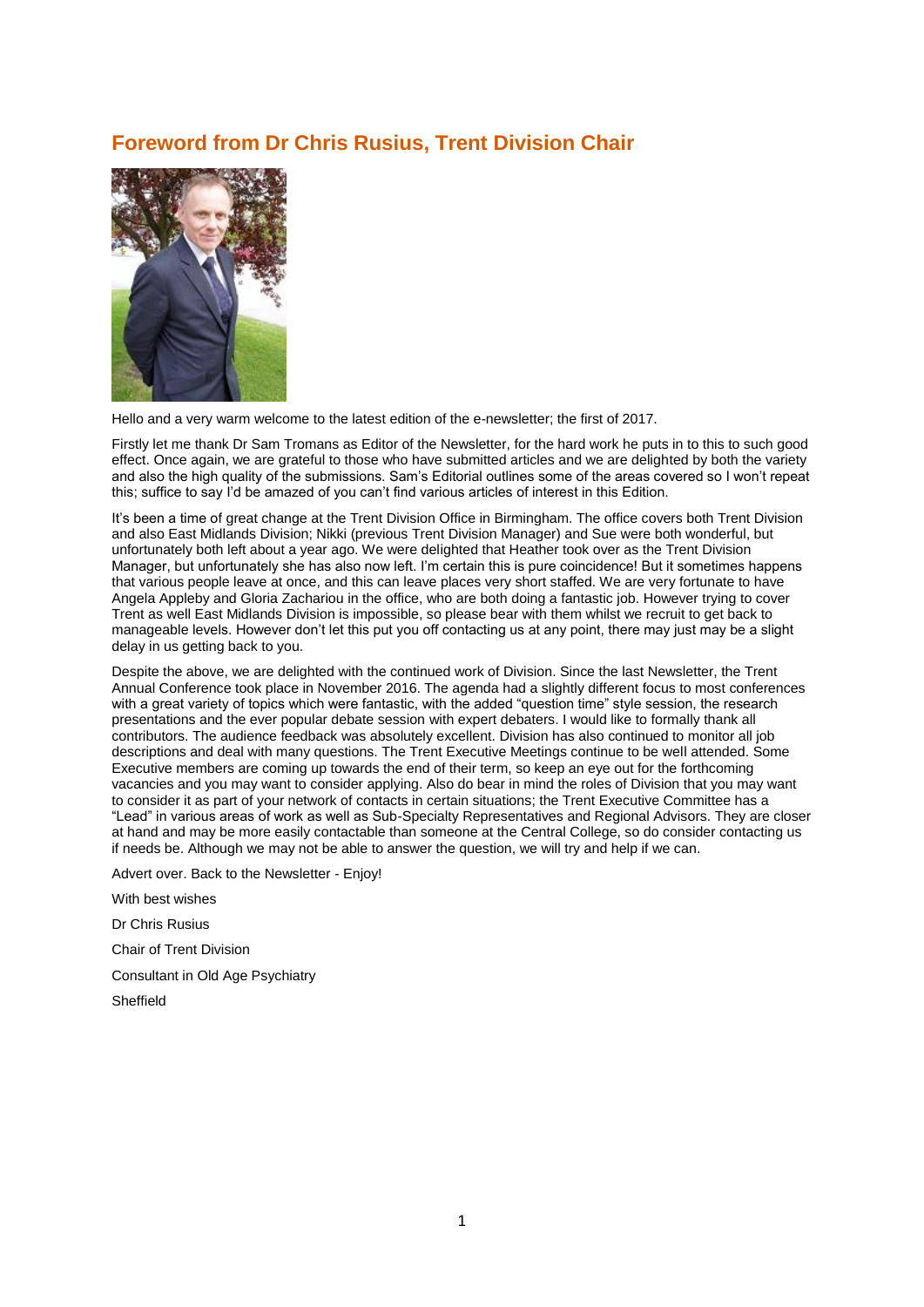#### Editorial from Doctor Samuel Tromans Dear Colleagues,

Many thanks to all of you whom contributed to the Summer 2016 edition of the newsletter, I hope that you all enjoyed the variety of articles on offer. I will be flying solo from an editorial standpoint for this Winter 2016 edition, but will likely have a co-editor in place by Summer 2017.

The Winter 2016 edition includes a diverse selection of articles from Trent Division members. To give just a few examples, we have a comprehensive review of the evolution of the concept of [First Episode Psychosis \(FEP\),](https://www.rcpsych.ac.uk/workinpsychiatry/divisions/trent/enewsletters-trent/enewsletter-winter2016/fep.aspx) a [discussion of a survey on improving access to psychiatric services for people with Parkinson's Disease,](https://www.rcpsych.ac.uk/workinpsychiatry/divisions/trent/enewsletters-trent/enewsletter-winter2016/livingbeyonddementia.aspx) and the prize-winning elective [report from Nottingham University Medical Student Jessica Roscoe,](https://www.rcpsych.ac.uk/workinpsychiatry/divisions/trent/enewsletters-trent/enewsletter-winter2016/myelectiveinpsychiatry.aspx) about her experiences from working in a psychiatric setting in Australia. We also have a [message from Professor Nisha Dogra, the](https://www.rcpsych.ac.uk/workinpsychiatry/divisions/trent/enewsletters-trent/enewsletter-winter2016/equality,diversity.aspx)  [Associate Dean for Equality, Diversity and Inclusion.](https://www.rcpsych.ac.uk/workinpsychiatry/divisions/trent/enewsletters-trent/enewsletter-winter2016/equality,diversity.aspx)

Our [e-interview](https://www.rcpsych.ac.uk/workinpsychiatry/divisions/trent/enewsletters-trent/enewsletter-winter2016/einterviewwithtomdening.aspx) is with Tom Dening, Professor of Dementia Research at the Institute of Mental Health (University of Nottingham) and Honorary Consultant in Old Age Psychiatry (Nottinghamshire Healthcare NHS Trust). He talks to us about his career, influences and interests outside of clinical practice.

As always, if you are interested in contributing to the next edition of our Newsletter in Summer 2017, we would love to hear from you. Some suggestions for possible articles are as follows:

- **Interest articles**: This can pertain to some local or national work you are personally involved in and would like to increase awareness of, or a topic in mental health which you yourself find interesting and would like to share with your colleagues.
- **Events**: This could be a review/feedback from conferences or other mental health related events that you have attended. Alternatively, if you are planning an event within the Trent Division that you wish to promote, this would also be welcomed.
- **Opinion pieces/ reflective writing**: Any issues in mental health that you are passionate about and wish to discuss with a wider audience.
- **Cultural contributions**: This could be in the form of artwork, photography or poetry pieces, though we are open to other ideas in a similar vein.
- **Research/Audits**: any innovative and interesting projects that you have been involved in and would like to share with a wider audience.
- However, do not feel constrained by these choices; if you wish to submit an article that does not neatly fit into one of these headings get in touch with us via e-mail, and we are happy to discuss this further.

Additionally, we would like to hear from those of you regarding your Special Interests within Psychiatry, as we plan to make this a new, regular feature for future editions.

Please also note that certificates can be provided on request for your professional portfolios for any accepted articles (though the presence of the article itself on the Royal College of Psychiatrists website will also serve as evidence of this).

We endeavour to make this newsletter a valuable resource for all members of the Trent Division and catering to a wide range of interests, so would welcome any feedback to help us continue developing this platform. Please contact Vivine Muckian [\(Vivine.Muckian@rcpsych.ac.uk\)](mailto:Vivine.Muckian@rcpsych.ac.uk) and myself [\(Samuel.Tromans@leicspart.nhs.uk\)](mailto:Samuel.Tromans@leicspart.nhs.uk) regarding any feedback, recommendations or submissions for future editions.

#### **Sam**

**Specialist Registrar in Psychiatry of Intellectual Disability and Editor of the Royal College of Psychiatrists Trent Division Newsletter** 

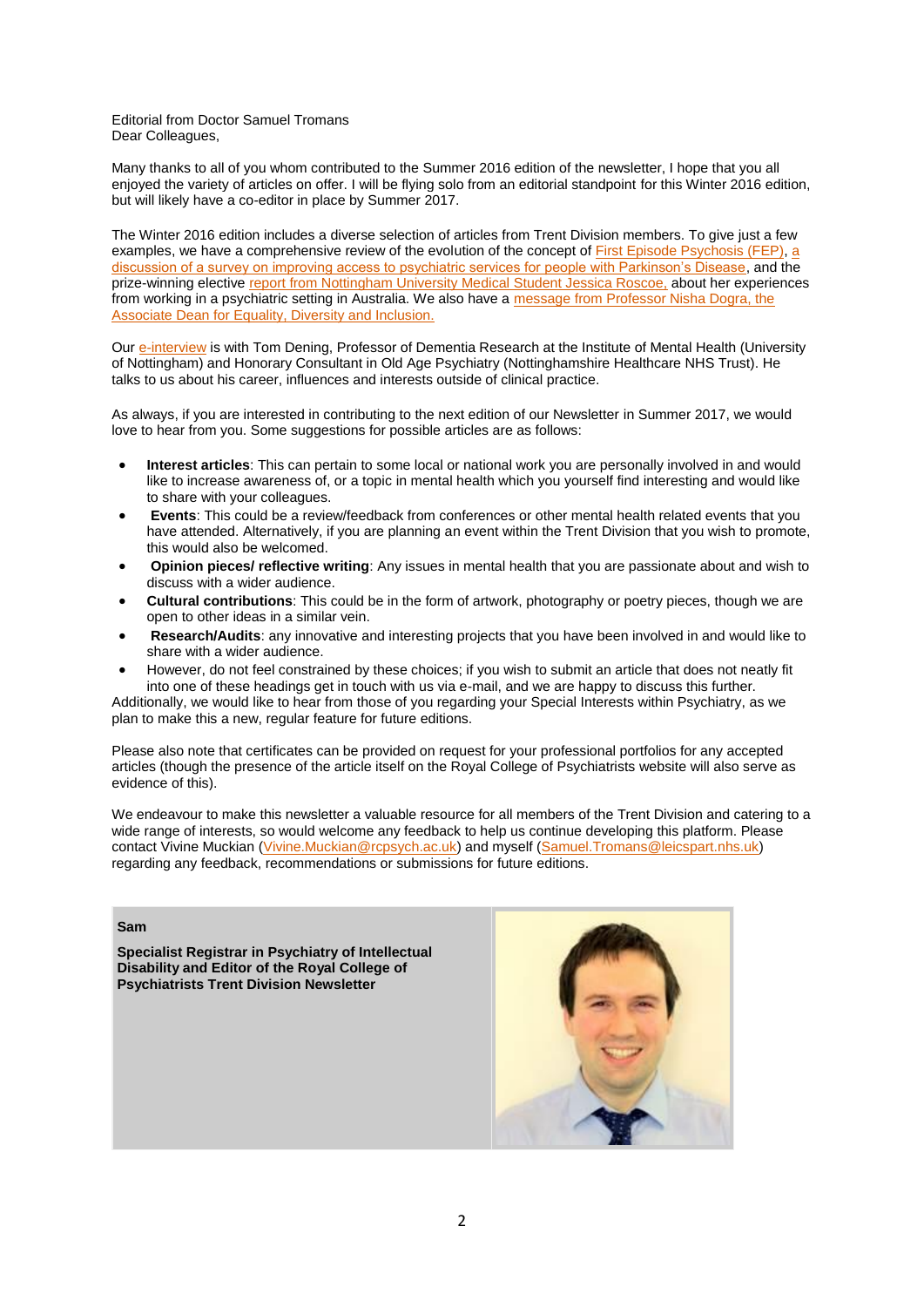# **A Physical Health App Quality Tool Project**

#### **Background**

The Royal College of Psychiatrists report "Whole-person care: from rhetoric to reality: Achieving parity between mental and physical health" in 2013 recommended<sup>1</sup>:-

- "People with mental health problems will receive the same quality of physical healthcare as those without mental health problem"
- "People with mental health will receive appropriate intervention and support to address the factors affecting their much higher rates of health risk behaviour".

The life expectancy of many groups of people with mental illness is at least 20% less than that for the population as a whole in high-income countries<sup>2</sup>. Blood pressure, cholesterol, glucose intolerance and cardiovascular disease are most likely to be effected<sup>3</sup>. It is also known 46% of people in England with a mental illness also have a chronic physical illness, compared to 30% of the general population<sup>3</sup>. In England, the average provision of physical health checks for people with a severe mental illness is 76%<sup>1</sup>.

Given these alarming statistics it was felt that improving the physical health care patients receive while an inpatient needed to be prioritised.

#### **What is the App?**

Our project is a specially designed app based on the LESTER tool. The LESTER tool is a summary poster to guide health workers to assess the cardiometabolic health of people experiencing psychosis and schizophrenia, enabling staff to deliver safe and effective care to improve the physical health of mentally ill people6. The app has been developed and is now in an electronic downloadable PDF form that allows the user to navigate around the 6 key headings of the LESTER tool:-

Smoking, Blood pressure, Blood Glucose regulation, Lifestyle and life skills, Weight and blood lipids.



Each section uses NICE guidance to highlight the recommended interventions and targets.

The aim of the app is to improve the quality of physical health management in psychiatric wards and also increasing the confidence of clinical staff in dealing with the most common physical health issues. The intention is that nursing staff will be able to use the app when they are writing physical health care plans for inpatients.

#### **What is the Project?**

The app will be piloted initially over 3 rehabilitation wards at Discovery House, Lincolnshire partnership NHS foundation trust, with evaluated outcomes including user experience, quality of care plans and interventions. The hope would be to expand its use to other inpatient wards within the trust.

We are currently conducting the pre implementation evaluation on the care plans for current inpatients. Over a four week period we hope to deliver teaching sessions to the nursing staff within the unit on the importance and use of the app. The intention is for staff to be regularly using the app to write and update care plans. A post implementation evaluation will also be conducted as well as obtaining feedback from the nursing staff on their experience of using the app. Once completed, it is our intention to write up our findings and submit these to the Royal College of Psychiatrists.

#### **References**

1. Royal College of Psychiatrists, 2013, Whole-person care: from rhetoric to reality - Achieving parity between mental and physical health.

<http://www.rcpsych.ac.uk/usefulresources/publications/collegereports/op/op88.aspx>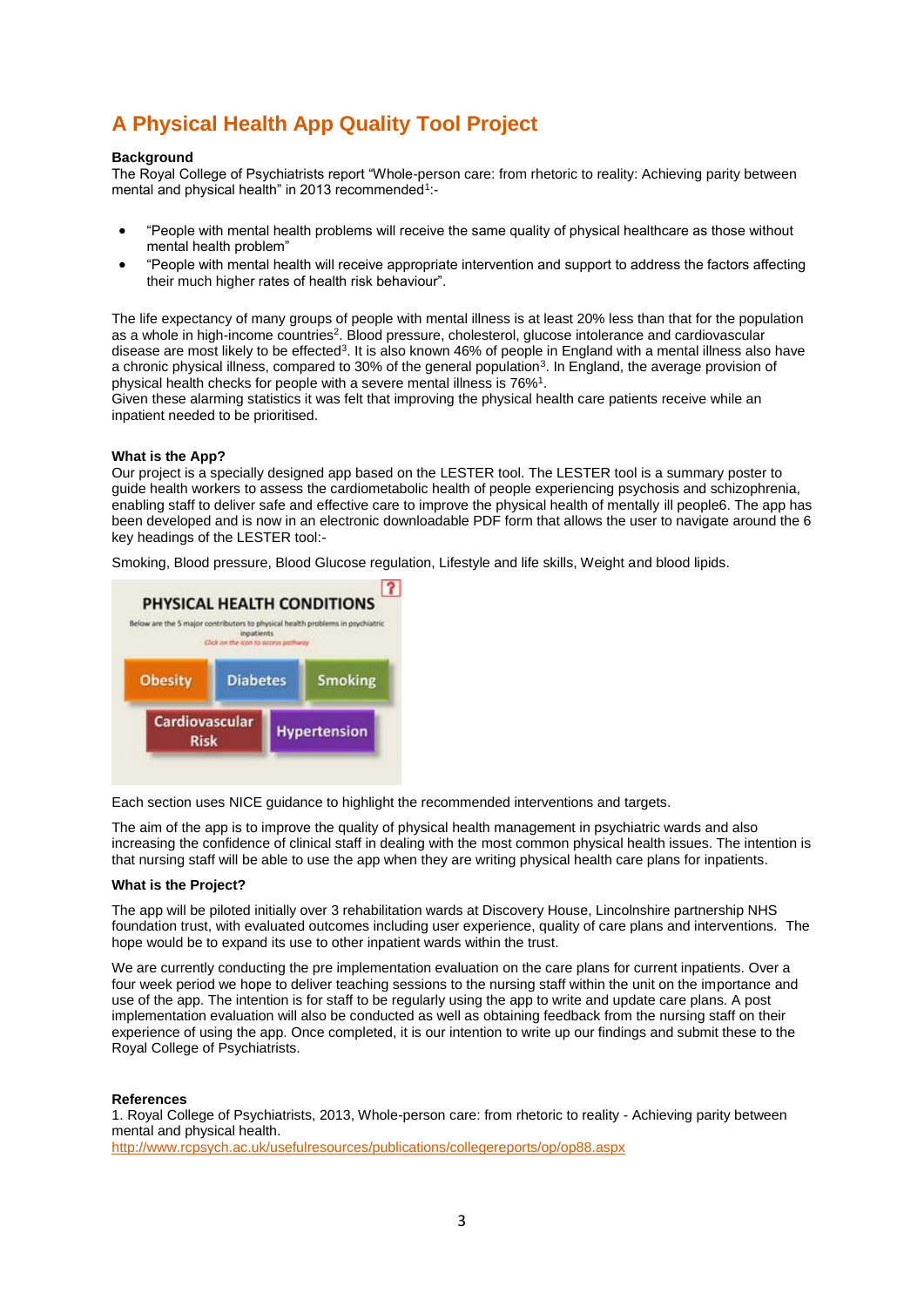2. Newman SC, Bland RC, 1991, Mortality in a cohort of patients with schizophrenia: a record linkage study. Can J Psychiatry 1991; 36: 239–45

3. McCreadie, RG, 2003, Diet, smoking and cardiovascular risk in people with schizophrenia, Descriptive study, The British Journal of Psychiatry Dec 2003, 183 (6) 534-539; DOI: 10.1192/03-162

4. The Kings Fund, 2012, Long-term conditions and mental health: the cost of co-morbidities [https://www.kingsfund.org.uk/sites/files/kf/field/field\\_publication\\_file/long-term-conditions-mental-health-cost](https://www.kingsfund.org.uk/sites/files/kf/field/field_publication_file/long-term-conditions-mental-health-cost-comorbidities-naylor-feb12.pdf)[comorbidities-naylor-feb12.pdf](https://www.kingsfund.org.uk/sites/files/kf/field/field_publication_file/long-term-conditions-mental-health-cost-comorbidities-naylor-feb12.pdf)

5. NHS England, 2014, New tool to give people with mental illness better care for their physical health <https://www.england.nhs.uk/2014/06/lester-tool/>

**Article Author: Dr Victoria Naoui, CT2 Psychiatrist, Lincolnshire Partnership Trust**

**Project Lead: Dr Jaz Phull, Consultant Forensic Psychiatrist, Lincolnshire Partnership Trust**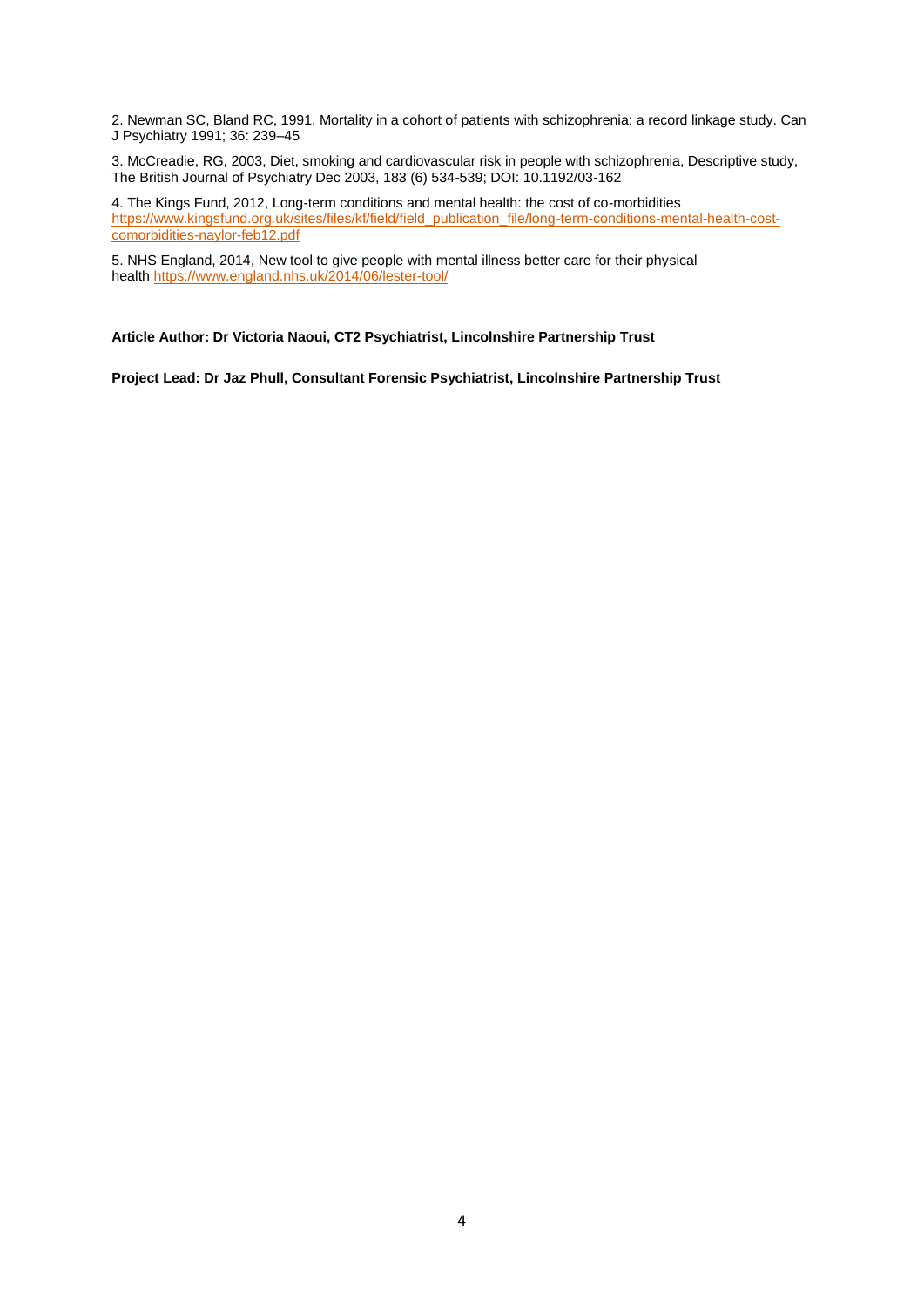### **What the hell happened to my brain?**

## **Living beyond dementia and Kate Swaffer**

Kate Swaffer is phenomenal. Diagnosed with frontotemporal dementia before the age of 50, she has been a leading advocate for dementia ever since, with a much-followed blog site

[\(https://kateswaffer.com/https://kateswaffer.com/\)](https://kateswaffer.com/https:/kateswaffer.com/), addresses at numerous conferences, and author of the bestselling book whose title heads this article. She is a member of the World Dementia Council and co-founder and chair of Dementia Alliance International, the first global organisation exclusively for people with dementia. It is entirely fitting that she is the South Australian nominee for Australian of the Year 2017, and of course we hope she wins. Last year's victor was Chief of the Army and in 2015 the winner was a campaigner against domestic violence.

The book makes interesting reading, with some biographical material, some very illuminating descriptions of the difficulties Kate has with memory, words and so on, and then a lot of material aimed to support people with dementia in their lives but also a call to action for people with dementia to be more involved. She acknowledges that there is some repetition in her style, and this is indeed the case. However, points made more than once are perhaps the important ones. I don't want to post a conventional book review but would like simply to discuss the two points that most struck me.

One experience Kate has often had is being challenged over her diagnosis. It seems that if you appear to be functioning well or speaking at an international conference, there is an assumption that you can't have dementia and thereby there is an implication of fraud. Kate describes how offensive this is. You would not be challenged if you said that you have cancer or diabetes, or just about any other condition, so why is dementia different? Surely, the earlier that cases are diagnosed, the more likely that people will be less impaired and therefore well able to express themselves, especially if there is support for their writing. It is unlikely that most people would choose to have a diagnosis of dementia, especially if they don't have the condition\*, so as it is not appropriate to interrogate people about their medical histories, then we must accept what they say and we should regard such questioning as rude and inappropriate when we hear it.

Kate has an ear for a strong catch phrase and one of these is 'Prescribed Disengagement', which she has trademarked, hence the capitals. This is what happens in most cases after a diagnosis of dementia. The person is advised to stop work, stop driving, stop most things, and concentrate on living out what remains of their life. Kate quite rightly points out that this is the opposite of every other medical condition, where the patient is encouraged to fight the disease, keep going, press for reasonable adjustments to enable them to keep working, and so on. She also makes a strong argument that if she had the same impairments that she has, but due to another condition such as brain injury or stroke, she would expect to be offered a whole list of rehabilitative opportunities, e.g. speech and language therapy, dietary advice, counselling (including grief work), social work and so on. This of course is completely unjustifiable and I'd totally agree. I have suggested myself that we consider 'the Deal for Dementia' and this is to some extent reflected in the current interest in post-diagnostic support. Though I fear that what is considered is still pathetic in relation to what people with dementia really need.

**Tom Dening, Professor of Dementia Research at Nottingham University and Honorary Consultant in Old Age Psychiatry at Nottingham Healthcare NHS Foundation Trust** 

\*You may remember the Guinness case of 1991, where a defendant was released from prison because he was said to have Alzheimer's disease. However, this seemed to resolve quite nicely after his release.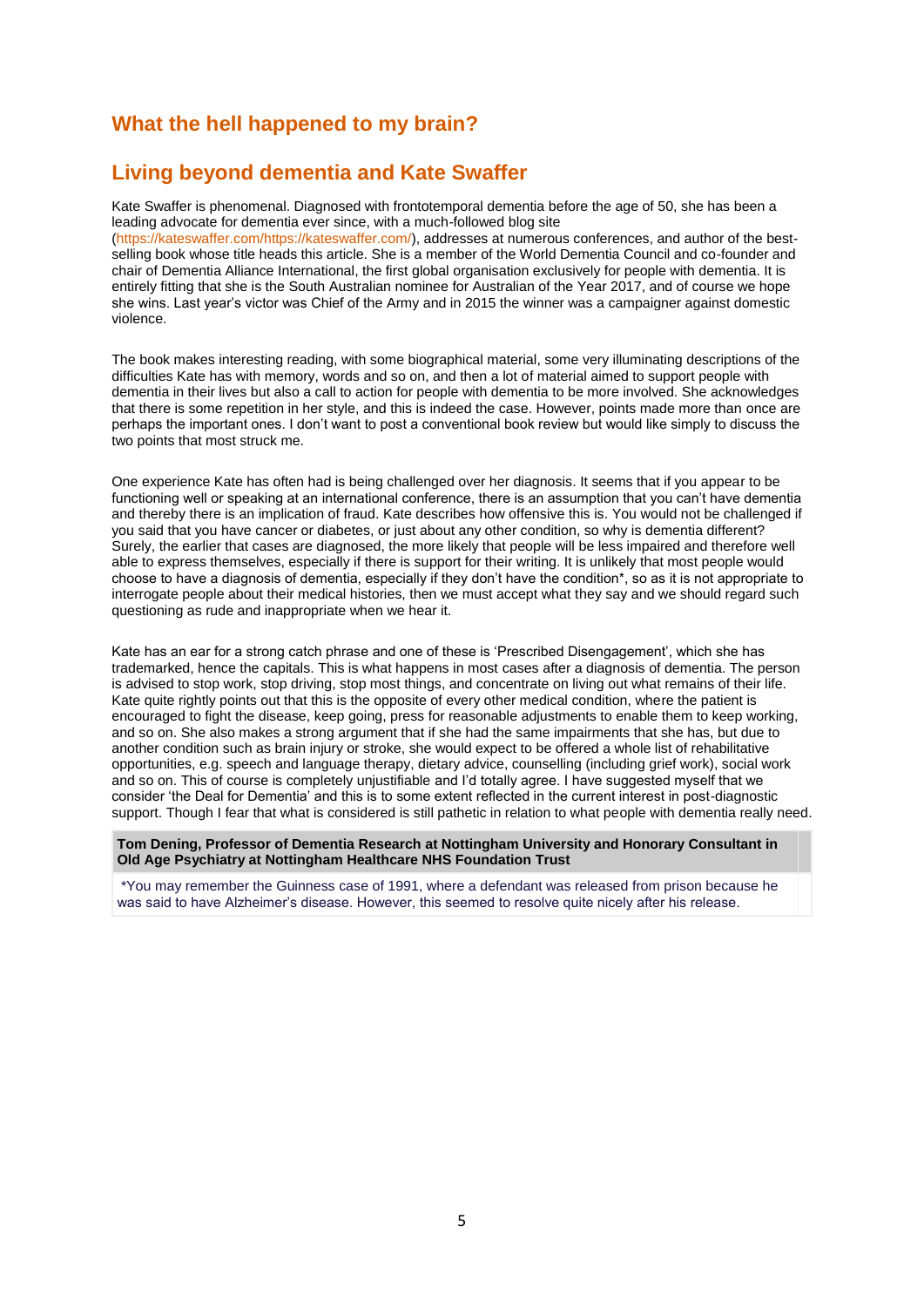### **How my carer experience inspired me to pursue psychiatry**

Since the age of thirteen, I have been the sole carer for my mother who lives with bipolar disorder. At this young age, I was completely naïve to mental health but after a family dispute I took on the responsibility of caring for my mother because my elder brother decided to leave home. As time went on, I have had to take on more responsibility and develop an understanding of mental health which inspired me to pursue a career in the complex, yet fascinating, medical field of psychiatry.

As a carer, I provide both practical and emotional support for my mother on a daily basis. In order to do this, I have had to devise strategies to manage my time so that I can provide this support to my mother whilst maintaining my education. This has helped me appreciate the time I have and taught me to use my time effectively, which I believe has helped me overcome any time management issues I have found myself faced with. I think that having an increased responsibility of caring for my mother has helped me to prioritise my time so that I can work towards achieving good grades whilst ensuring I am caring for her.

I also support her with regard to navigation of the health and social care system. Regular contact with her doctor provided me with an insight into the work of a psychiatrist. I could observe the consultations and the process of detailed history taking, which allowed the doctor to get to know my mother on a deeper level. My mother's history was taken back its beginnings, in detail, all the way to the present day. This not only built up her trust and connection with the doctor but also provided a large amount of information for him. I felt as though the way this information was collected gave the doctor a real understanding of his patient.

Getting more time to understand the patient and gather an insight to the events which have led to the patient attending the appointment allows a psychiatrist to work out the best management plan. This is one of the prospects of psychiatry that I believe would be most interesting and challenging. Being a carer, I have had some exposure to the intimate level of detail which may have contributed to a person's condition and this is one of reasons that being a carer has inspired me to pursue psychiatry.

Caring has taught me the importance of compassion, empathy and resilience, three values that have helped define the person I am. Being compassionate and empathetic toward my mother is something that allows me to connect with her and to talk to her in depth about her feelings during episodes of either mania or depression. Although listening can be difficult at times, especially during episodes of severe depression. These experiences have encouraged me to be resilient, as I know that personal emotions cannot discourage my mother from talking about her thoughts and feelings.

I have learned that when my mother cannot discuss her feelings, her thoughts become cycles of negativity which can lead to insomnia and depression, but once this cycle begins it is very difficult to break out of. Often, these periods can result in mania which can escalate to aggression or erratic behaviours. Being able to communicate in a way that completely respects my mother's dignity allows me to develop my understanding of how she feels during these particularly difficult times. This has always inspired me to want to improve my understanding of mental health further so that I can do more than listen.

Before I applied to medical school, one of my work experience placements was in psychiatry of intellectual disability (ID). During my time in ID, I observed some of the most disadvantaged and disabled patients, many with severe intellectual disability, mental illness and autism. During this placement, I was able discuss the different aspects of mental health and improve my knowledge of how mental health impacts upon a person's life. Despite the differences in diagnosis between some of the patients I observed during my placement and my mother, I could use the skills learned from my caring experiences to empathise with them and reflect on some of the issues they face. This was an eye-opening experience for me, as it gave me direct exposure to some of the difficult patients and the complicated cases that a psychiatrist must manage on a daily basis.

In conclusion, my experience as a carer has given me the opportunity to explore psychiatry. As a carer, I have observed the benefits of input from psychiatric services, but also as an aspiring medical student I have learned invaluable skills through personal experience. I believe that overcoming the challenges which are presented to my mother whilst maintaining a high standard of education has given me an insight into the human condition. My personal experiences as a carer have always motivated me toward psychiatry as a career, and if I am successful in my application to medical school I look forward to expanding my knowledge of medicine and psychiatry in particular.

**Mr Harry Dudson, A-Level Student, Leicester**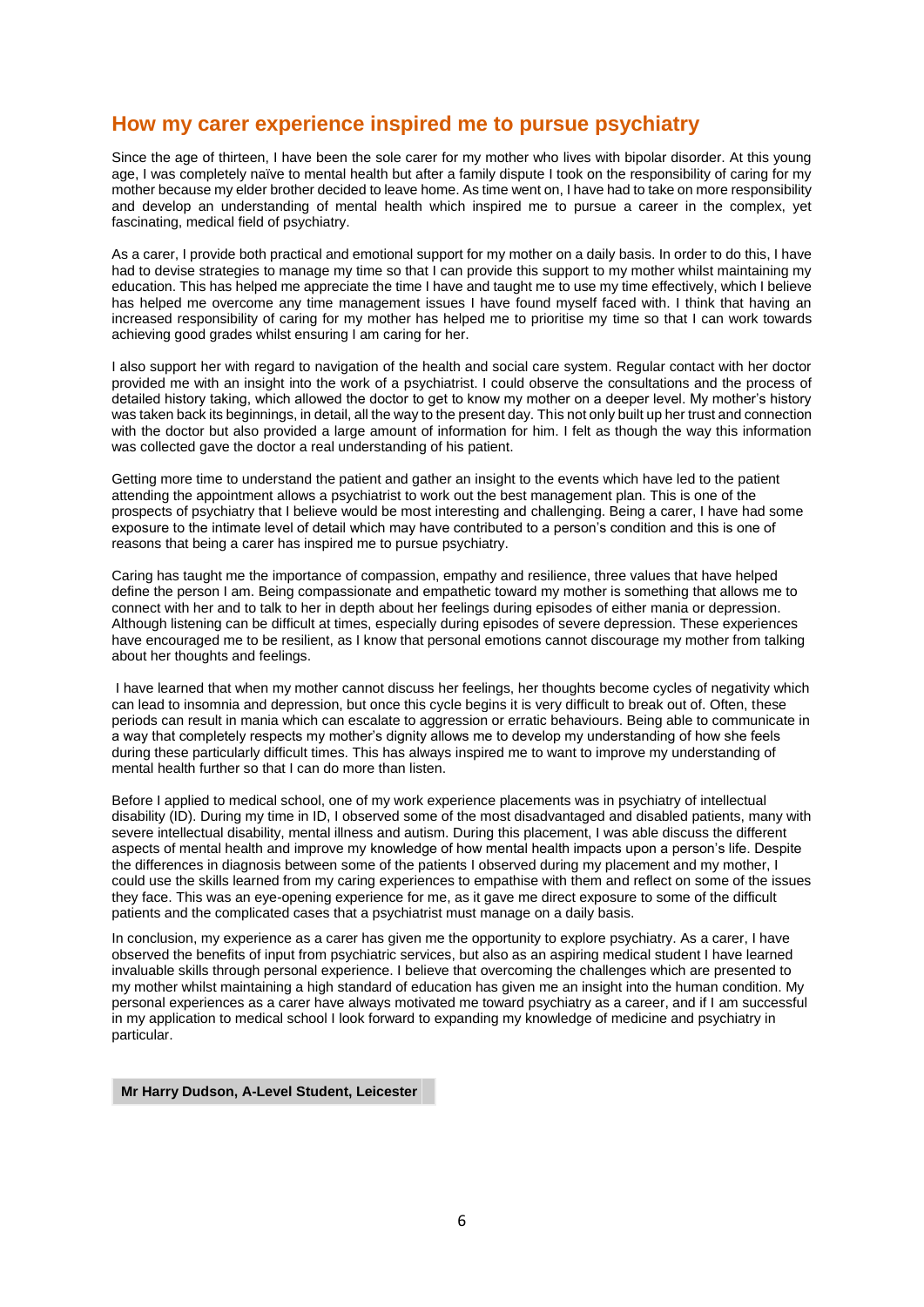## **A Message from the Associate Dean for Equality, Diversity and Inclusion**



I am delighted to have the opportunity to take on the role of

Associate Dean for Equality, Diversity and Inclusion for the Royal College of Psychiatrists. I have worked in diversity education for nearly twenty years, and am committed to promoting diversity education to improve patient experience and ensure we see patients as more than their illness. However, this role is broader than that and provides an opportunity for us to ensure that we integrate diversity in every aspect of our functioning as a College. Much of the work I have undertaken in diversity education is transferable to other contexts.

For those reading this who may feel that diversity is overrated and just about being politically correct, I hope you will join the conversation. From my perspective, this role is not about representing the interests of any specific group but ensuring that we promote diversity in a way which uses the talents of all our colleagues for our common goals. I have some ideas about what our common goals with respect to diversity may be. However, to ensure that the goals represent the interests of the college at all levels, part of my role will be exploring different perspectives. For those committed to supporting diversity, I hope you see this role as an opportunity to share ideas and help support or make change that improves the lives of psychiatrists and our patients. Please do feel free to contact me regarding any thoughts you have about the role.

In case you are wondering, my credentials for the role are innovation of teaching in diversity to medical students, developing transparent educational models that support seeing patients as people and being a key member of the group who established diversity in medicine and health [\(www.dimah.co.uk\)](http://www.dimah.co.uk/), a group which I currently chair. However, as I said earlier, this role is much broader than diversity education and I look forward to developing it with colleagues.

#### **Professor Nisha Dogra,**

**Professor of Psychiatry Education and Honorary Consultant in Child and Adolescent Psychiatry, Leicestershire Partnership Trust**

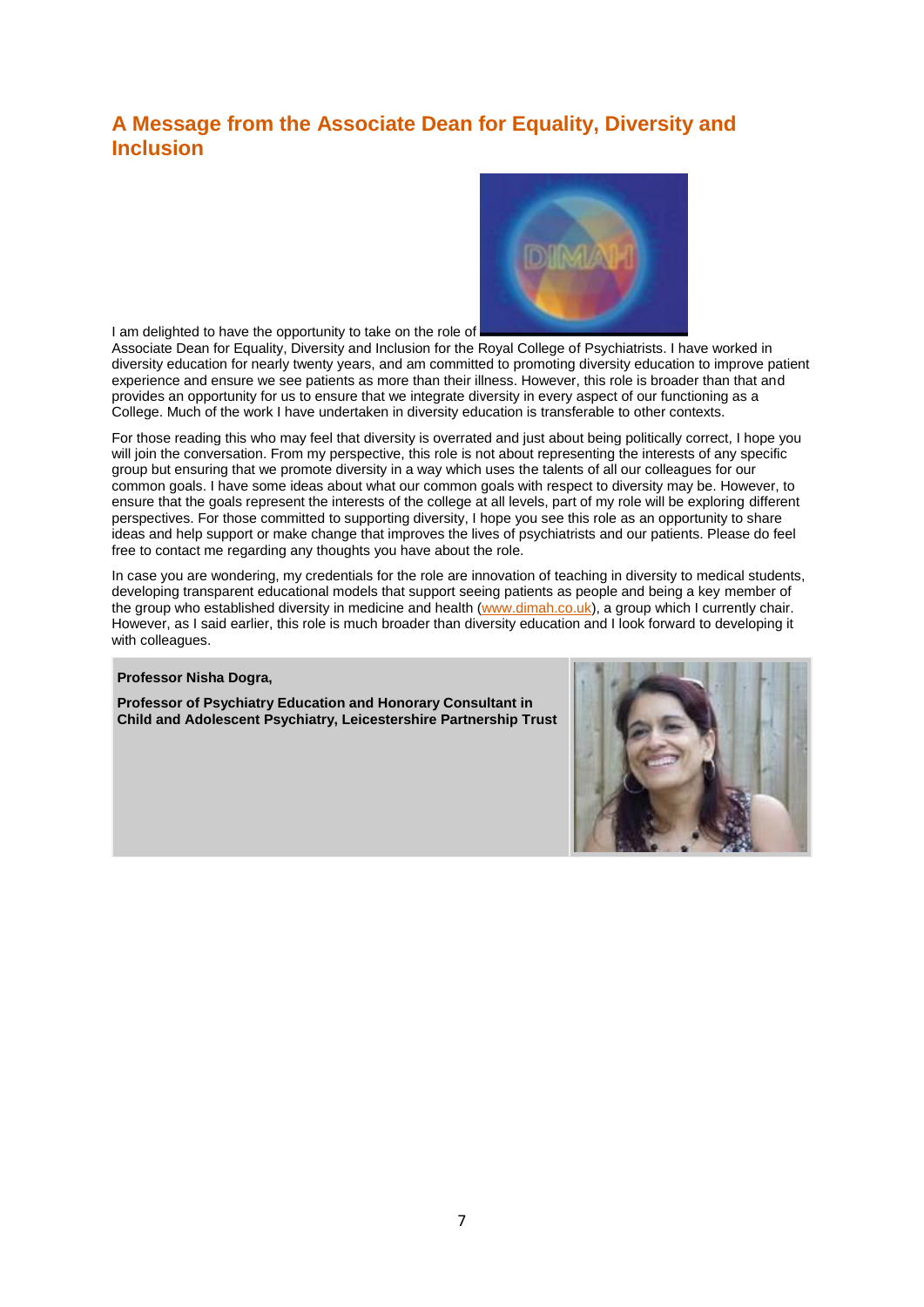### **The Multidisciplinary Mental State Examination (MSE): Should Psychiatrists be Teaching MSE to our Nursing Colleagues?**



I have been prompted recently by a graduate entry nursing student to wonder why the MSE is generally the preserve of doctors.

The MSE is our flagship skill, I would argue. It is something we do throughout every working day, and becomes second nature with experience. Just as the cardiologist uses the stethoscope, ultrasound and angiogram to explore and assess the function of the heart, so we use our eyes, ears (and not infrequently our noses) to gain an understanding of the function of the mind and brain of our patients. I often think it is a skill we underestimate and should be more proud of. But while nearly every psychiatrist will possess a copy of Fish's Clinical Psychopathology or Sims Symptoms in the Mind, our nursing colleagues develop their own language and methods for considering mental state largely independently. Should it be like this?

Psychiatry is a specialty where the nursing and medical teams work as closely as in any other, especially in an inpatient setting. The nursing staff spend a great deal more time observing and interacting with the patients than we do, and we rely heavily upon their impressions at ward rounds. Would it help us to have a shared structure and common language for discussing mental state? I argue that it might. When my nursing student colleague gave a presentation about the medical model of MSE to registered nurses in an Inreach Team it was almost a revelation to them to see how psychiatrists approach and record this, and they asked why this was not taught to mental health nurses at university. We will have all heard nursing staff give detailed and skilled accounts of psychopathology, but these tend to be documented in prose form in running records, and become hard to access and utilise when preparing tribunal reports or discharge summaries, for instance. If MSE as psychiatrists practise were taught as a shared technique, our notes would become much more recognisable between disciplines and this is in keeping with the movement towards single clinical care records involving all professions.

Also, the traffic would not be one-way; nurses, by the very nature of their work have different, broader interactions with patients in a ward environment and in the community. They have a longitudinal impression of how 'kempt' the person is, hear their speech as it takes place outside of the formal ward round, with peers and family members and gain an impression of cognitive function based upon observation of activities of daily living. Moving beyond the limited terminology of 'responding' to and being 'distracted' by unseen stimuli would lead to a richer, shared approach to examining and documenting mental state which could well improve long term care as a result, giving a clearer picture of a person's history and presentation for staff unfamiliar with them. Teaching MSE to nursing colleagues could also foster stronger interdisciplinary working relationships, helping to show we recognise and value what they contribute to the assessment of patients.

I am not ashamed to say that I've seen MSE's documented by Liaison Team nurses that put some of mine to shame. Sharing the MSE as a way of organising and communicating our thoughts can only help us in bringing nursing and medical expertise together. Let's start speaking the same language and develop a truly multidisciplinary mental state examination.

**Jason Holdcroft, Specialty Doctor in Psychiatry, Radbourne Unit, Derby**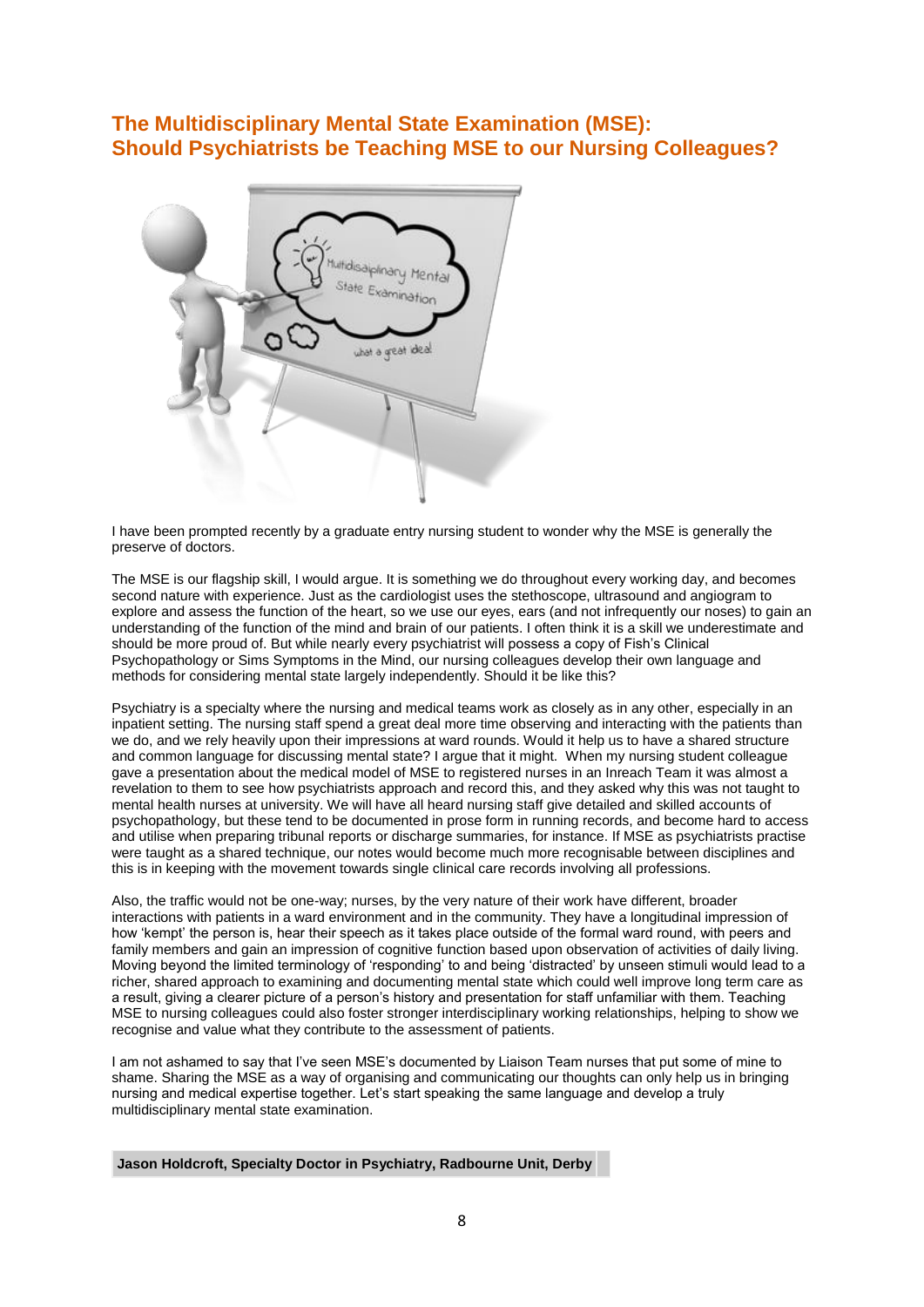## **E-interview with Professor Tom Dening**



Tom Dening was appointed in October 2012 as Professor of Dementia

Research at the Institute of Mental Health, University of Nottingham; and Honorary Consultant in Old Age Psychiatry, Nottinghamshire Healthcare NHS Foundation Trust. He studied Medicine at Newcastle University and trained in Psychiatry in Cambridge and Oxford. From 1991 to 2012, he was a Consultant Psychiatrist in Old Age Psychiatry in Cambridge. From 1999 to 2002 was seconded part-time to the Department of Health as a Senior Professional Adviser, including work on the National Service Framework for Older People. From 2002 to 2011, he was the Medical Director of the Cambridgeshire & Peterborough NHS Foundation Trust. His interests include the epidemiology of mental disorders in older people, treatment of dementia and depression in older people, psychiatric services, dementia and technology, care homes and other clinical topics. He is one of the editors of the Oxford Textbook of Old Age Psychiatry, the leading international work in this field. He has also published papers on neuropsychiatry, psychiatric symptoms and the history of psychiatry.

#### **1. Tell us something about yourself that most people don't know.**

When I get the opportunity, about once a year, I work as a volunteer guide at Happisburgh Lighthouse in north Norfolk [http://www.happisburgh.org/lighthouse/.](http://www.happisburgh.org/lighthouse/) It is a brilliant and moving place and being at the top is wonderful. I'd recommend a visit to anyone.

#### **2. What trait do you deplore in other[s?](http://www.happisburgh.org/lighthouse/)**

I'm not sure that it is for me to judge anyone really but I certainly don't find arrogance and intolerance to be attractive qualities. I am depressed by misogyny and bad behaviour towards women as there seems to be no end to it.

#### **3. Tell us about either a film or a book that left an impression on you?**

I read voraciously and books that have influenced me are too numerous to mention. Perhaps I'd single out Eugene Onegin (by Pushkin but also opera by Tchaikovsky). I came across this a few years ago at a critical point in my life. For me, it shows how you shouldn't pass up opportunities at the time they present themselves because you won't have them later on. There's more to the poem than that but for me the message was that it's important to have as few regrets at the end of your career about things you could/should have done but didn't. If in doubt, go for it. It may be interesting and lead you somewhere you haven't thought of.

#### **4. When not being a psychiatrist, what do you enjoy?**

Watching non-league football or televised Bundesliga games featuring Borussia Dortmund. In the summer, cricket at Trent Bridge.

#### **5. Which people have influenced you the most?**

Aside from my parents, the spark for my career was lit by Professor German Berrios in Cambridge. He is one of the great psychiatrists of his time and probably the biggest polymath I have personally known. He supervised my MD research and we had a great time. It was a great pleasure that he was my best man when I got married again.

#### **6. If you were not a psychiatrist what other profession would you choose?**

Goodness knows. I have been a psychiatrist for so long I can't imagine much else. I think that being a bishop must be interesting. But perhaps I would do something different, like being a cheesemaker or piloting car ferries between the Orkney or Shetland Islands.

#### **7. How would you like to be remembered?**

Fondly by those who loved me. Otherwise I am content with the notion that the sand will swiftly wash away my footsteps.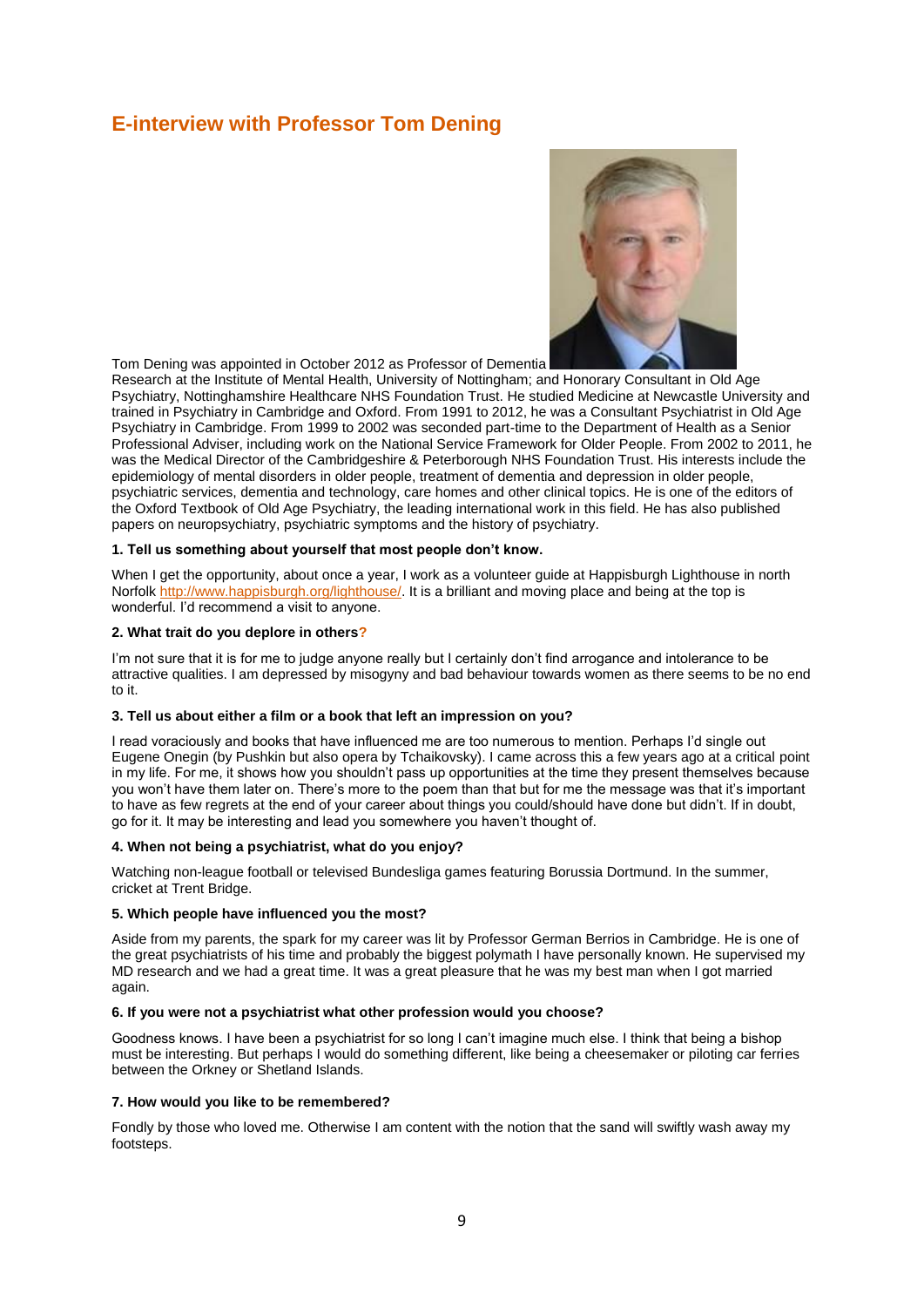## **My Elective in Psychiatry**



Earlier this year I undertook an elective in Sydney at the Royal Prince Alfred Hospital, a public teaching hospital with a dedicated psychiatric unit. I studied with a variety of clinical specialists both in and out of the community. This placement included work within the remit of Aboriginal mental health and with the local community mental health crisis team.

I chose an elective in psychiatry because although I have had multiple experiences in the field of intellectual disabilities and child psychiatry, I have had few experiences of psychiatry in the community. I felt the need to expand my knowledge of other psychiatric subspecialties to help me consider potential career possibilities.

Considering my elective, I have subdivided the experience into the following categories:

#### **Clinical**

I was able to spend time with ward staff and patients within Sydney's inpatient unit. My daily placement included ward rounds with the mental health liaison team (visiting medical patients with psychiatric comorbidities), home visits with consultant psychiatrists (supporting patients who were unable to attend clinic) and community visits with the crisis team (attending acute psychiatric incidents, often with police escorts).

I joined the mental health crisis team for multiple shifts attending to patients suffering from acute illnesses. One particularly memorable patient was a young aboriginal man known to the crisis team for drug-induced psychosis. He had not attended recent meetings with his caseworker, arousing suspicion with the team, who decided to visit him on a quiet evening shift. He was found markedly intoxicated (likely with both alcohol and 'ice' - a potent form of methamphetamine) and sleeping on the steps outside his home. He was poorly communicative and mildly violent so it took a prolonged period of time to establish that he had been locked out of his home for several days and did not want to accept input from any services we suggested. After an in-depth team discussion, the decision was made to schedule him (the Australian equivalent of sectioning). Due to his significant history of violence the help of several police officers was required to transport him from his steps and into the back of an ambulance. He was convinced that the only reason for his scheduling was racism due to his aboriginal heritage.

#### **Aboriginal mental health**

Prior to my elective starting I was intrigued by how different service provision would be in Australia compared to the UK. I found that inpatient care was largely the same, however the most noticeable difference was the requirement of a specialist division to care for patients of proven Aboriginal heritage. I was educated about the significant hardships Australian Aboriginal people had suffered in the recent past and was shocked to see firsthand the ongoing racism many Aboriginal people endured. I met patients from the stolen generation who were forcibly removed from their families and was saddened by the psychological impact of such an avoidable act.

#### **Research**

Unfortunately, despite attempting to prearrange a research project, I was unable to complete the project due to data protection issues. This is my one regret of the elective as I was intrigued about the use of 'ice' in Australia a drug that is endemic in urban areas and has been associated with significant mental health issues including delusional parasitosis. The planned research project was to consider the readmission rates for patients admitted with methamphetamine-induced psychosis and consider if changes could be made to the follow up care that they received in order to reduce readmission dates.

#### **Summary**

I was also able to explore the sights of Sydney including the opera house, Sydney Harbour Bridge and the famous Vivid Sydney light, music and ideas festival. I found the city itself to be truly magical!

In conclusion, this fantastic opportunity has made me incredibly excited for my upcoming foundation year doctor post in old age psychiatry and a potential career in this diverse field.

**Jessica Roscoe, Medical Student, Nottingham University**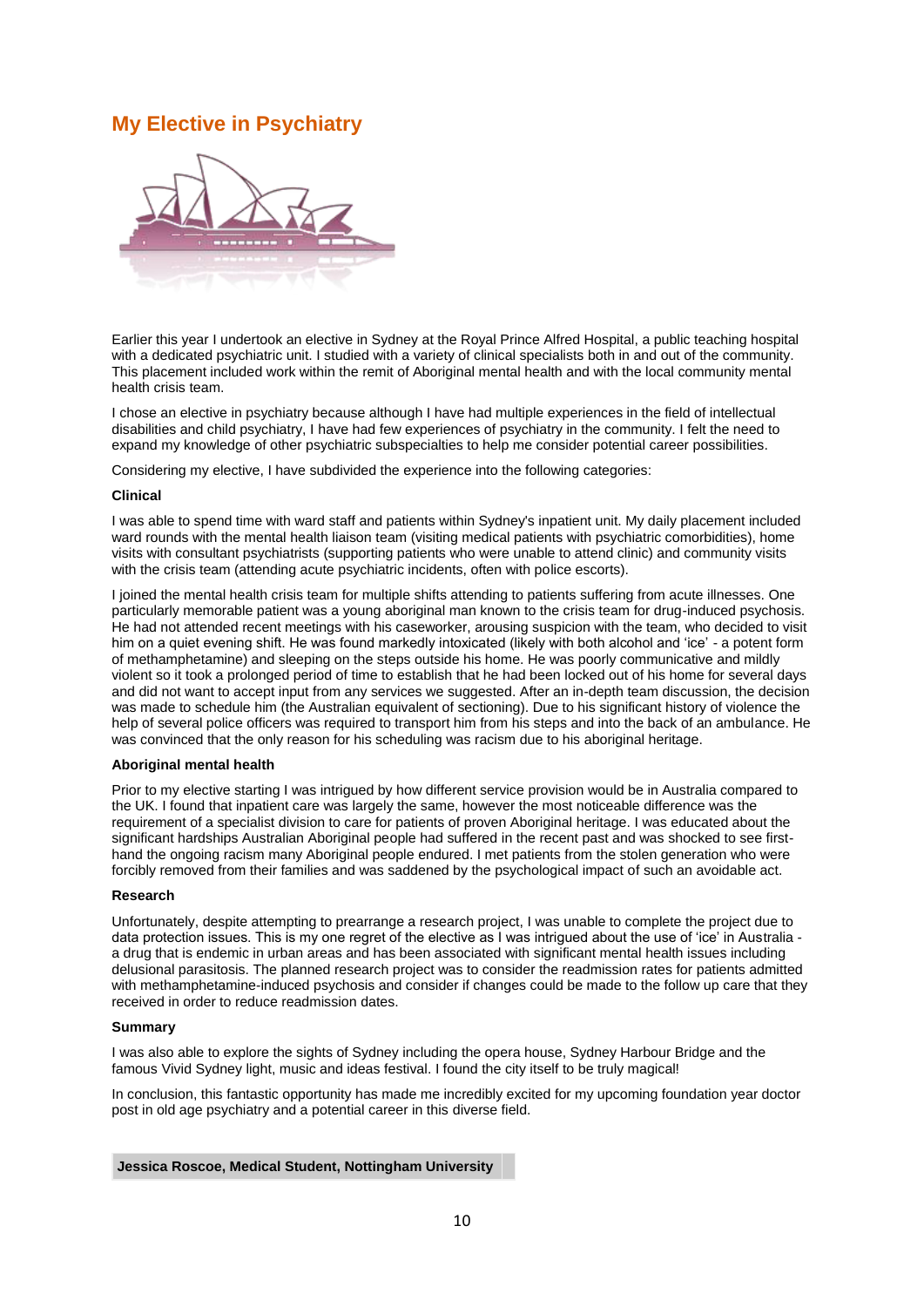## **Evolution of the Concept of First Episode Psychosis (FEP): Where it began and where it stands**



#### **Abstract**

The development and implementation of Early Intervention in Psychosis (EIP) services has led to an increasing focus, in both clinical and research settings, on the early course of psychotic illness. The term 'First Episode Psychosis' (FEP) has emerged alongside the development of early intervention services. However, FEP has been historically ill-defined, is not described in diagnostic criteria and there is no consensus, operational definition. In this review we discuss the origins and evolution of the term FEP, from its early use as a synonym for first episode schizophrenia, to the current broader concept, which captures a range of heterogeneous psychotic illnesses and presentations with psychotic symptoms. We evaluate the usefulness of this concept from both clinical and research perspectives. FEP is a much more heterogeneous concept compared to schizophrenia. The concepts of Duration of Untreated Psychosis (DUP) and a critical period have been related to schizophrenia and not to FEP. However, it was the arguments around trying to reduce DUP and target the critical period which led to the development of early intervention in psychosis (EIP) teams throughout the world. The development of the concept of FEP around EIP services has been explored in this article and the impact on clinical practice and research has been discussed.

#### **Keywords: FEP, psychosis, early intervention, schizophrenia, Introduction**

Since the landmark Early Psychosis Prevention and Intervention Centre (EIPPIC) programmes were established in Melbourne (McGorry, Edwards, Mihalopoulos, Harrigan & Jackson, 1996), other seminal programs in Europe, including the Birmingham Early Intervention Service (EIS) (Edwards, McGorry & Pennell, 2000), have followed. EIP services have since been implemented worldwide. A central tenet of these services is intervention in the shortest time frame possible. The goal is to change the trajectory of psychotic illness and maximise recovery (McGorry, Edwards & Pennell, 1999). EIP services aim to target the first episode of psychosis, to reduce the duration of untreated symptoms and reduce stigma (Department of Health, 2001).

The initial stages of psychotic illness are crucial in setting the parameters for long-term disease trajectory and outcomes (Harrison et al., 2001). A cornerstone of the early intervention approach is the critical period hypothesis (Birchwood, Todd & Jackson, 1998). Between 2-5 years following symptom onset, biological, social and psychological factors are most plastic. This formative period offers a unique opportunity for secondary prevention (Birchwood & Fiorillo, 2000). The most pronounced decline occurs at illness onset; vulnerability to aggressive deterioration and clinical progression continues during this window (Birchwood & Fiorillo, 2000; Harrison et al., 2001). Following the critical period, a plateau is frequently reached, with more stable remission or chronicity (Thara, 2004; McGlashan, 1988). Specialist EIP services take advantage of the malleability of the critical period.

A closely related concept is DUP. There is evidence that prolonged periods of untreated psychotic symptoms have detrimental effects on social and clinical outcomes. Several systematic reviews have found long DUP is a significant risk factor for poorer outcomes, disability and poor quality of life (Marshall et al., 2005; Norman & Malla, 2001; Perkins, Gu, Boteva & Lieberman, 2005). Periods of untreated psychosis may have toxic biological effects (Wyatt, 1991; Wyatt, 1995) and there is evidence of early progressive brain loss (Keshavan, Tandon, Boutros & Nasrallah, 2008; Wang et al., 2008). A long DUP reduces the time available within the critical period for effective early intervention. EIP services therefore aim to reduce DUP to less than 3 months (World Health Organisation [WHO], 2002a).

With the development of EIP services and the focus on the early stages of psychosis, the term FEP emerged. Not only is it clinically justified to target the first episode, because of the critical period and negative impact of long DUP, but there are also advantages from a research perspective. Most notably, the effects of antipsychotic medication can be avoided by using FEP patients who are uniquely drug naïve.

Initially the term FEP was used interchangeably with first episode schizophrenia. It was first used by Targum (1983) to describe patients with schizophreniform disorder in investigating the transition to schizophrenia. Early on, many authors used FEP to refer to schizophrenia only. However, towards the turn of the century, FEP became a separate concept referring to a broad range of individuals with the whole spectrum of psychotic diagnoses. With the broadening of the FEP concept came prominent issues of definition. No consensus has been attempted in the literature and the exact nature of FEP is not clearly defined. Unlike schizophrenia, FEP is not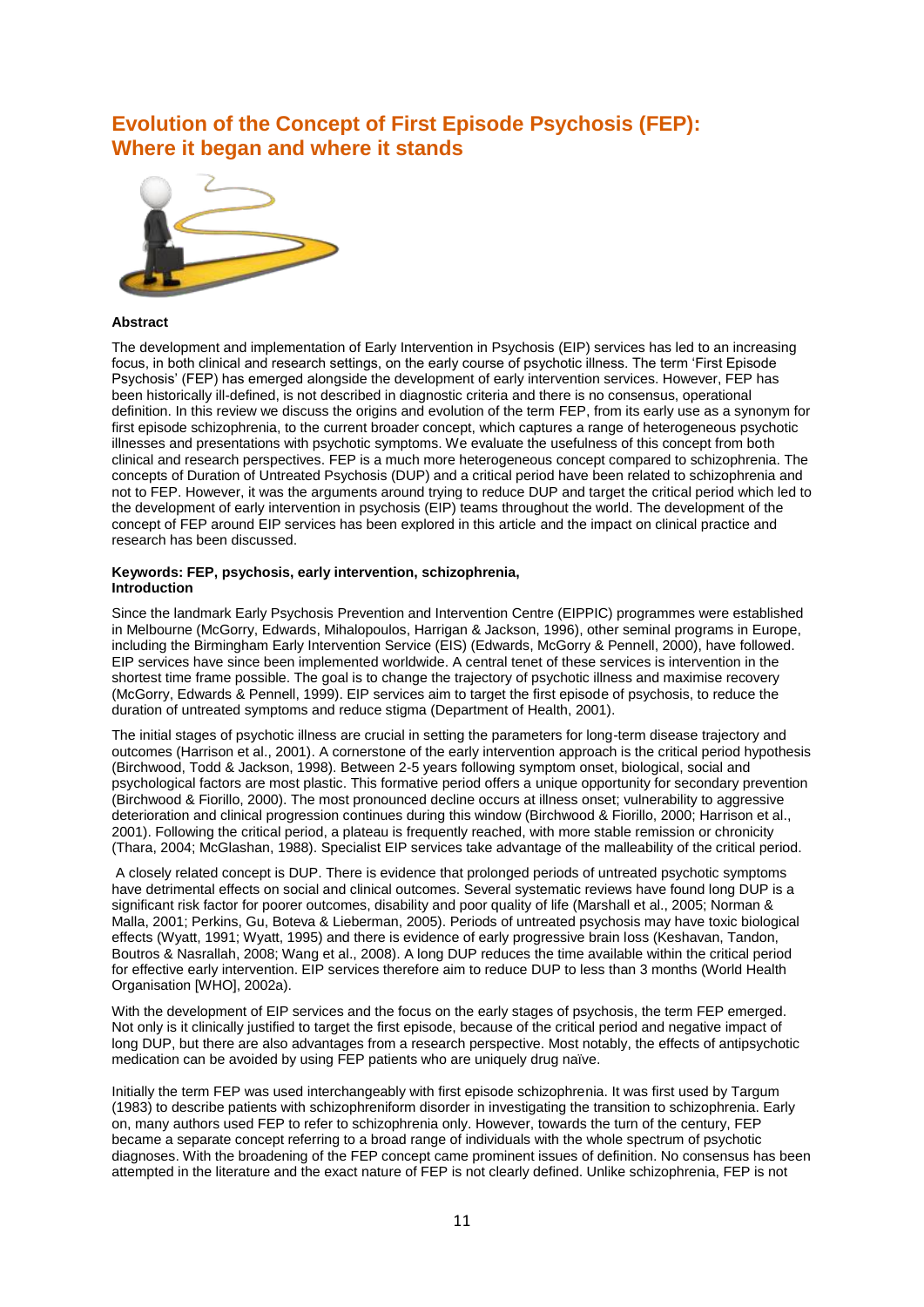part of diagnostic criteria and has not been subjected to rigorous tests of validity (Taylor & Perera, 2015). The heterogeneity of operational definitions makes it difficult to make meaningful and valid comparisons between studies using FEP samples.

Clarity of definition is not only important in research, where it is crucial to capture patients with meaningfully similar characteristics, but also in the clinic, where identifying patients with similar service needs is vital. Some clarification and standardisation in the definition of FEP is needed to permit cross-study comparison and meaningful interpretation of data (Keshavan & Schooler, 1992).

This review considers how the term FEP has developed from its early use to its current conceptualisation. The different definitions authors have used and the issues surrounding this non-consensus approach are discussed. The need for a consistent operational definition is considered and the potential value of a broad FEP concept in both research and clinical settings is explored.

#### **First episode schizophrenia**

Before the 1990's, much research was concerned with the later stages of schizophrenia in chronic patients. There had been a historically pessimistic view of schizophrenia (McGorry, 2002), with the assumption of poor prognosis, ineffective treatment and inevitable chronicity (Bleule, 1974). However, towards the turn of the century, the development of newer antipsychotics with better side effect profiles, and the introduction of EIP services, led increased optimism for recovery and prevention. Clinical strategies of early intervention and secondary prevention shifted research and clinical focus towards the early course of schizophrenia. At this time there was a relatively narrow focus on schizophrenia, to the exclusion of other psychoses. The diagnostic manuals of the time (DSM-III, American Psychiatric Association, 1980) gave the narrowest definition of schizophrenia than any previous editions (Tandon, Nasrallah & Keshavan, 2009). Despite emerging concerns around the heterogeneity of patients with schizophrenia (Farmer, McGuffin & Spitznagel, 1983), much research continued to adhere strictly to diagnostic criteria in the study of schizophrenia, and to exclude other psychotic illnesses.

With the emergence of early intervention, the term "first episode schizophrenia" arose. There was considerable confusion and inconsistency as to the definition of "first episode", creating a criterion variance. Many studies used first admission as the benchmark for the beginning of a "first episode" (Barrelet, Ferrero, Szigethy, Giddey & Pellizzer, 1990; Lieberman et al., 1992). However, others used the patient's first experience of symptoms (Farde et al., 1990), or first formal diagnosis as the benchmark. Furthermore, there were differences in the diagnostic criteria used and the diagnoses that were included within the term first episode schizophrenia. Keshavan and Schooler (1992) reviewed 53 first episode schizophrenia studies and found heterogeneity in definitions.

#### **First episode psychosis**

Towards the year 2000, with the publication of the ICD-10 (WHO, 1992) and DSM IV (APA, 2000) the definition of schizophrenia was broadening. More emphasis was placed on the spectrum of schizophrenic and psychotic illnesses, rather than on schizophrenia alone. With this came a move away from the term first episode schizophrenia, towards the broader FEP. Despite some initial use of the term FEP as a synonym for schizophrenia, it eventually grew to become a distinct concept itself. Sheitman, Lee, Strauss and Lieberman (1997) argued that FEP should not be used interchangeably with first episode schizophrenia. FEP requires a broad differential diagnosis and is not indicative of one specific diagnosis. Rather, the early presence of psychotic symptoms is a feature of the broad spectrum of psychotic illnesses.

Psychosis describes a syndrome involving mainly positive symptoms, hallucinations and delusions which are often accompanied by negative symptoms or mood disturbances (McGorry, Killackey & Yung, 2008). Because of the duration of illness criteria required for a diagnosis of schizophrenia, the FEP label began to play a useful role in EIP services as a way-station for critical treatment decisions early in the course of illness (McGorry et al., 2008). Unlike first episode schizophrenia, FEP can include other disorders such as schizophreniform disorder and schizo-affective psychosis (Baldwin et al., 2005). From a clinical perspective, this broad symptom led approach is beneficial in reducing stigma and treating psychosis as early as possible, even before a definitive diagnosis is reached. Previously excluded disorders such as acute and transient psychoses, drug-induced psychoses and affective psychoses began to gain increased research attention under the rubric of FEP.

#### **Advantages of the FEP sample**

Within the early intervention model clinicians were increasingly reluctant to diagnose young people with schizophrenia, and services aimed to reduce stigma. The broadening concept of FEP allowed a positive diagnostic uncertainty which services embraced. The concept of FEP also had a massive impact on research at this time. By recruiting samples of FEP patients from EIP services, often before diagnosis, it is possible to investigate subsequent diagnosis as a variable for study (Keshavan & Schooler, 1992). This affords unique opportunities for prospective, longitudinal research into biological, psychological and social aspects of psychosis as well as the possibility to investigate diagnostic stability. Data from FEP patients also facilitates investigation of diagnostic boundaries (McGorry et al., 2008). In addition, the effects of neuroleptic medication, institutionalisation and varying levels of chronicity are minimised in FEP samples. From both clinical and research perspectives FEP samples offer unique opportunities and methodological advantages. There is the potential for first episode psychosis as a concept to encourage integration of research and clinical practice.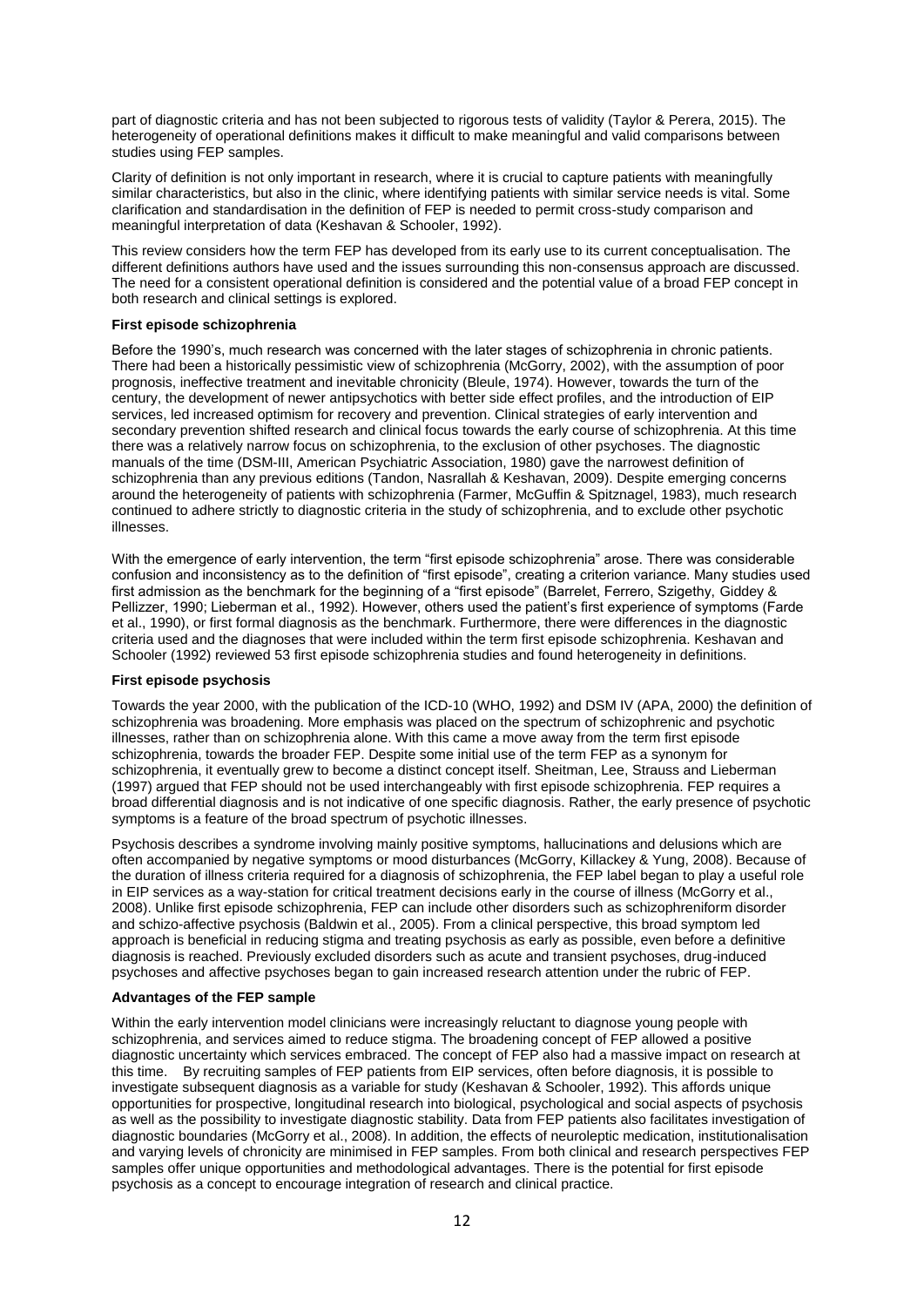#### **Continuing issues of Definition**

A major issue for FEP samples is whether they actually capture those in their first episode. There was a dramatic increase in the number of studies using the term FEP from the year 2000 and the issues of definition became increasingly apparent.

Psychosis is hallmarked by positive symptoms. However, in research samples of FEP patients there is often no indication of number or severity of symptoms required to label a patient psychotic. There is no consensus as to what makes up the psychotic syndrome. With this broad and non-specific definition there is little surprise that FEP patients are an enormously heterogeneous group. However, even if the broadest definition of psychosis is accepted, there is still the issue of how to define the temporal boundaries of the "first episode". Breitborde, Srihari and Woods (2009) identified three key operational definitions commonly used; (i) first treatment contact; (ii) duration of antipsychotic medication use; (iii) duration of psychosis. Regardless of the definition used there is considerable variability on all dimensions.

First treatment contact is a simple definition, those presenting to services for the first time are deemed to be in the midst of a first episode. This includes patients seeking help for the first time for psychotic symptoms (Cullberg, Levander, Holmqvist, Mattsson & Wieselgren, 2002) and those referred to primary /secondary services (Morgan et al., 2006). However, a patient may have experienced a significant period of DUP prior to reaching services or have made previous, unsuccessful, attempts to access treatment (Lincoln, Harrigan & McGorry, 1998). First contact reflects the timing of intervention, not always the first emergence of psychosis. The maximum length of antipsychotic medication use authors stipulate also varies widely. There are a number of arbitrary cutoffs ranging from as little as 3 days lifetime use (Emsley, 1999) to 6 months continuous medication (Murray et al., 2008).

Perhaps most importantly in defining FEP is the inclusion/exclusion of different diagnoses. Not all studies use the same diagnostic system or include the same disorders. The majority of FEP studies confine their samples to "non-affective psychoses". However, the inclusion of different diagnoses has varied from the specific inclusion of only schizophrenia to broader definitions including all forms of psychosis. In a one-year outcome study of FEP (Cullberg et al., 2002), diagnoses of schizophrenia, schizophreniform psychosis, schizo-affective disorder, delusional disorder, brief psychosis, psychotic disorder NOS and affective disorders with non-congruent psychosis were all included as FEP. An even broader definition comes from Morgan et al. (2006) whose large aetiological study included ICD-10 (WHO, 1992) diagnoses F10-F29 and F30-F33 (all substance-induced psychoses, the entire spectrum of schizophrenic illness and all affective psychoses). With such varied inclusion criteria, there is a real conceptual challenge in characterising FEP.

#### **FEP in the Context of EIP Service Development**

In 2004 the Newcastle declaration was released to an international audience (Bertolote & McGorry, 2005; WHO, 2002b). Written in collaboration with the World Health Organisation (WHO), the Initiative to Reduce the Impact of Schizophrenia group (IRIS) and mental health charity Rethink, it contained a set of key values and a consensus statement on what patients and families should expect from EIP services. The Newcastle declaration was of landmark importance in the development of EIP services and emphasised the importance of promoting both clinical and functional recovery, as well as reducing stigma, improving access to services, reducing DUP and promoting mental health awareness. A part of these goals involved moving away from rigid and stigmatising diagnoses to a broader and symptom focused FEP concept.

Around this time the term First Episode Psychosis was increasingly abbreviated to FEP. It became an accepted and ubiquitous term within clinical and research settings, much like the concepts of DUP or EIP. The ethos of EIP services in promoting recovery, reducing stigma and improving access were embodied in the broad and allencompassing FEP. Those presenting to services with psychotic symptoms have a shared service need, the term FEP became fundamental in detecting and treating suspected cases of psychosis.

#### **Discussion**

The clinical landscape continues to change, moving further from the narrow concept of schizophrenia to a broader focus on psychosis. Now more than ever the heterogeneity of schizophrenia and psychosis is recognised and the need for clinicians and researchers to transcend diagnostic boundaries is an increasing priority (McGorry et al., 2008).

FEP has been central in EIP service delivery, but it has also impacted empirical research. There have been several recent biomarker (Koike et al., 2013), and neuroimaging (Achim et al., 2007; Bodnar et al., 2012; Takahashi et al., 2009) studies in FEP samples. These take advantage of the medication naivety of this group to investigate neural or biological mechanisms involved early in the disease. Additionally, there are several other key areas of interest in the current literature. These include investigations of the factors affecting medication adherence (Abdel-Baki, Ouellet-Plamondon & Malla, 2012; Hon, 2012; Montreuil et al., 2012; Segarra et al., 2012), as well as the psychological, social and side effect factors affecting relapse (Alvarez-Jimenez et al., 2012; Kam, Singh & Upthegrove, 2015; Malla et al., 2008).

Many of the issues with the operational definition of FEP suggest the concept is too broad and variable. However, a strict and specific "one-size-fits-all" definition is likely to be too restrictive.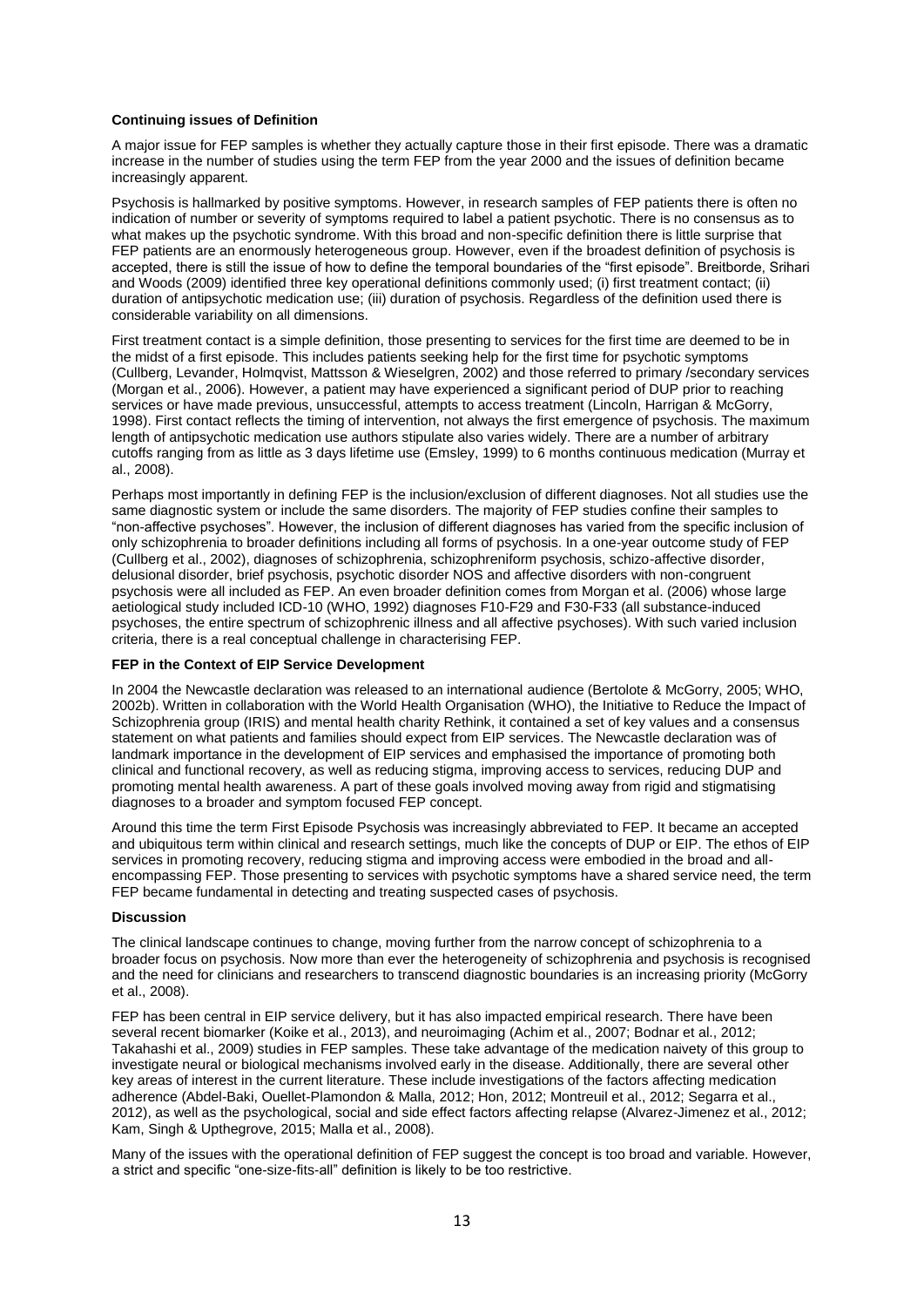#### **Conclusions**

The role of FEP as a concept in EIP services has developed over the decades in recognition of the fact that not all patients presenting with possible psychosis have ongoing psychotic illnesses. The broadness of the term has embraced a clinical need of the present where a substantial proportion of patients presenting to EIP services have possible personality disorders, complex psychological trauma to social chaos or drug induced psychosis/psychotic symptoms. Hence the lack of a universal definition or operational criteria has resulted from the requirement of the service to be able to embrace heterogeneity and deal with diagnostic uncertainty.

The development of FEP as a term for a service which was initially developed around evidence surrounding the prognosis of schizophrenia is an interesting phenomenon in the history of psychiatry. The clinical need and relevance overshadowing the original research in an age of evidence based medicine is a significant development in the opinion of the authors.

#### **References**

1. Abdel-Baki, A., Ouellet-Plamondon, C., & Malla, A. (2012). Pharmacotherapy challenges in patients with firstepisode psychosis. J Affect Disord, 138, S3-S14.

2. Achim, A.M., Bertrand, M.C., Sutton, H., Montoya, A., Czechowska, Y., Malla, A.K., ... Lepage, M. (2007). Selective abnormal modulation of hippocampal activity during memory formation in first-episode psychosis. Archives of General Psychiatry, 64(9), 999-1014.

3. Alvarez-Jimenez, M., Priede, A., Hetrick, S.E., Bendall, S., Killackey, E., Parker, A.G., ... Gleeson, J.F. (2012). Risk factors for relapse following treatment for first episode psychosis: A systematic review and meta-analysis of longitudinal studies. Schizophrenia Research, 139(1-3), 116-128.

4. American Psychiatric Association (1980) Diagnostic and Statistical Manual of Mental Disorders (DSM-III) (3rd ed.). Washington D.C: American Psychiatric Association

5. American Psychiatric Association (2000) Diagnostic and Statistical Manual of Mental Disorders, text revision (DSM-IV-TR)(4th ed.). Washington D.C: American Psychiatric Association.

6. Baldwin, P., Browne, D., Scully, P.J., Quinn, J.F., Morgan, M.G., Kinsella, A., .. Waddington, J.L. (2005). Epidemiology of first-episode psychosis: Illustrating the challenges across diagnostic boundaries through the Cavan-Monaghan study at 8 years. Schizophrenia Bulletin, 31(3), 624-638.

7. Barrelet, L., Ferrero, F., Szigethy, L., Giddey, C., & Pellizzer, G. (1990). Expressed emotion and firstadmission schizophrenia. Nine-month follow-up in a French cultural environment. The British Journal of Psychiatry, 156(3), 357-362

8. Bertolote, J., McGorry, P., Org, W.H., & Assoc, I.E.P. (2005). Early intervention and recovery for young people with early psychosis: consensus statement. British Journal of Psychiatry, 187, S116-S119.

9. Birchwood, M., & Fiorillo, A. (2000). The critical period for early intervention. Psychiatric Rehabilitation Skills, 4(2), 182-198.

10. Birchwood, M., Todd, P., & Jackson, C. (1998). Early intervention in psychosis - The critical period hypothesis. British Journal of Psychiatry, 172, 53-59.

11. Bleule, M. (1974). The long-term course of the schizophrenic psychoses. Psychological Medicine, 4(03), 244- 254.

12. Bodnar, M., Malla, A.K., Joober, R., Lord, C., Smith, E., Pruessner, J., & Lepage, M. (2012). Neural markers of early remission in first-episode schizophrenia: A volumetric neuroimaging study of the parahippocampus. Psychiatry Research-Neuroimaging, 201(1), 40-47.

13. Breitborde, N.J.K., Srihari, V. H., & Woods, S.W. (2009). Review of the operational definition for first-episode psychosis. Early Intervention in Psychiatry, 3(4), 259-265.

14. Cocchi, A., Lora, A., Meneghelli, A., La Greca, E., Pisano, A., Cascio, M.T., ... Team, D.E.I.S. (2014). Sex differences in first-episode psychosis and in people at ultra-high risk. Psychiatry Research, 215(2), 314-322. 15. Cuesta, M.J., de Jalon, E.G., Campos, M.S., Ibanez, B., Sanchez-Torres, A.M., & Peralta, V. (2012). Duration of untreated negative and positive symptoms of psychosis and cognitive impairment in first episode psychosis. Schizophrenia Research, 141(2-3), 222-227.

16. Cullberg, J., Levander, S., Holmqvist, R., Mattsson, M., & Wieselgren, I.M. (2002). One-year outcome in first episode psychosis patients in the Swedish Parachute project. Acta Psychiatrica Scandinavica, 106(4), 276-285. 17. Department of Health (2001). The Mental Health Policy Implementation Guide. London: Department of **Health** 

18. Edwards, J., McGorry, P.D., & Pennell, K. (2000). Models of early intervention in psychosis: An analysis of service approaches. Early Intervention in Psychosis, 281-314.

19. Emsley, R.A., & Grp, R.W. (1999). Risperidone in the treatment of first-episode psychotic patients: A doubleblind multicenter study. Schizophrenia Bulletin, 25(4), 721-729.

20. Farde, L., Wiesel, F.A., Stoneelander, S., Halldin, C., Nordstrom, A.L., Hall, H., & Sedvall, G. (1990). D2 Dopamine-Receptors in Neuroleptic-Naive Schizophrenic-Patients - a Positron Emission Tomography Study with [C-11]Raclopride. Archives of General Psychiatry, 47(3), 213-219.

21. Farmer, A.E., Mcguffin, P., & Spitznagel, E.L. (1983). Heterogeneity in Schizophrenia - a Cluster-Analytic Approach. Psychiatry Research, 8(1), 1-12.

22. Harrison, G., Hopper, K., Craig, T., Laska, E., Siegel, C., Wanderling, J., . . . Wiersma, D. (2001). Recovery from psychotic illness: a 15-and 25-year international follow-up study. British Journal of Psychiatry, 178, 506-517. 23. Hon, A. (2012). Factors influencing the adherence of antipsychotic medication (Aripiprazole) in first-episode psychosis: findings from a grounded theory study. Journal of Psychiatric and Mental Health Nursing, 19(4), 354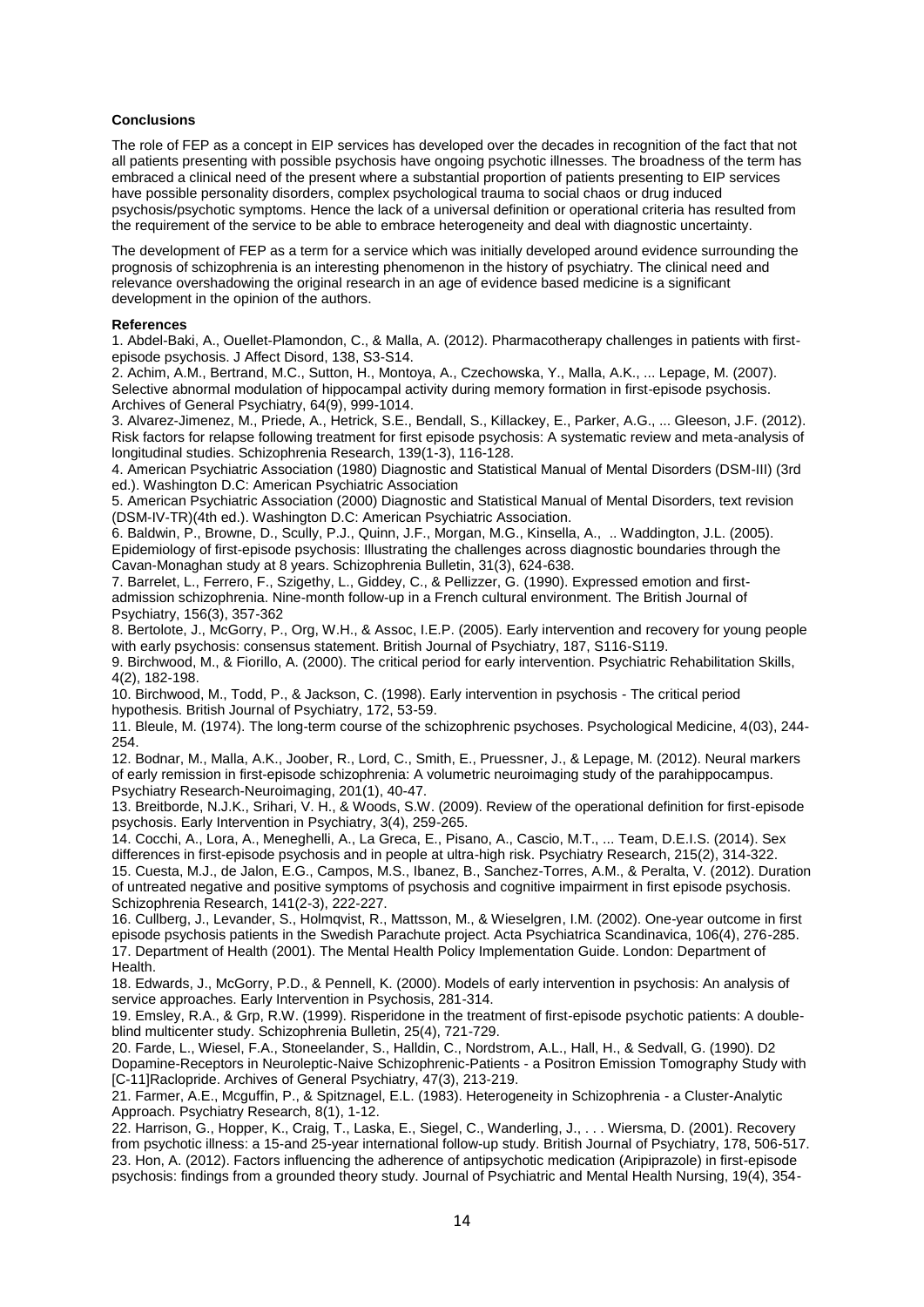361.

24. Kam, S.M., Singh, S.P., & Upthegrove, R. (2015). What needs to follow early intervention? Predictors of relapse and functional recovery following first-episode psychosis. Early Intervention in Psychiatry, 9(4), 279-283. 25. Keshavan, M.S., & Schooler, N.R. (1992). 1st-Episode Studies in Schizophrenia - Criteria and Characterization. Schizophrenia Bulletin, 18(3), 491-513.

26. Keshavan, M.S., Tandon, R., Boutros, N.N., & Nasrallah, H.A. (2008). Schizophrenia, "just the facts": What we know in 2008 Part 3: Neurobiology. Schizophrenia Research, 106(2-3), 89-107.

27. Koike, S., Takano, Y., Iwashiro, N., Satomura, Y., Suga, M., Nagai, T., ... Kasai, K. (2013). A multimodal approach to investigate biomarkers for psychosis in a clinical setting: The integrative neuroimaging studies in schizophrenia targeting for early intervention and prevention (IN-STEP) project. Schizophrenia Research, 143(1), 116-124.

28. Lieberman, J.A., Alvir, J.M.J., Woerner, M., Degreef, G., Bilder, R.M., Ashtari, M., ... Kane, J. M. (1992). Prospective-Study of Psychobiology in 1st-Episode Schizophrenia at Hillside-Hospital. Schizophrenia Bulletin, 18(3), 351-371.

29. Lincoln, C., Harrigan, S., & McGorry, P.D. (1998). Understanding the topography of the early psychosis pathways - An opportunity to reduce delays in treatment. British Journal of Psychiatry, 172, 21-25.

30. Malla, A., Jordan, G., Joober, R., Schmitz, N., Norman, R., Brown, T., ... Rochford, J. (2014). A controlled evaluation of a targeted early case detection intervention for reducing delay in treatment of first episode psychosis. Social Psychiatry and Psychiatric Epidemiology, 49(11), 1711-1718.

31. Malla, A., Norman, R., Bechard-Evans, L., Schmitz, N., Manchanda, R., & Cassidy, C. (2008). Factors influencing relapse during a 2-year follow-up of first-episode psychosis in a specialized early intervention service. Psychological Medicine, 38(11), 1585-1593.

32. Marshall, M., Lewis, S., Lockwood, A., Drake, R., Jones, P., & Croudace, T. (2005). Association between duration of untreated psychosis and in cohorts of first-episode outcome patients - A systematic review. Archives of General Psychiatry, 62(9), 975-983.

33. Marshall, M., Lockwood, A., Lewis, S., & Fiander, M. (2004). Essential elements of an early intervention service for psychosis: the opinions of expert clinicians. Bmc Psychiatry, 4.

34. Mcglashan, T.H. (1988). A Selective Review of Recent North-American Long-Term Follow-up Studies of Schizophrenia. Schizophrenia Bulletin, 14(4), 515-542.

35. McGorry, P.D. (2002.) The scope for preventative strategies in early psychosis: Logic evidence and momentum. In: M. Birchwood, D. Fowler & C. Jackson C (Eds.), Early intervention in psychosis: a guide to concepts, evidence and interventions.(pp. 3-27) Chichester, England: Wiley

36. McGorry, P.D., Edwards, J., Mihalopoulos, C., Harrigan, S.M., & Jackson, H.J. (1996). EPPIC: An evolving system of early detection and optimal management. Schizophrenia Bulletin, 22(2), 305-326.

37. McGorry, P.D, Edwards, J & Pennell, K. (1999) Sharpening the focus: early intervention in the real world. In: P.D McGorry & H.J Jackson (Eds.), Recognition and management of early psychosis: A preventative approach. (pp 441-475). New York, US: Cambridge University Press

38. McGorry, P.D., Killackey, E., & Yung, A. (2008). Early intervention in psychosis: concepts, evidence and future directions. World Psychiatry, 7(3), 148-156.

39. Montreuil, T.C., Cassidy, C.M., Rabinovitch, M., Pawliuk, N., Schmitz, N., Joober, R., & Malla, A.K. (2012). Case Manager- and Patient-Rated Alliance as a Predictor of Medication Adherence in First-Episode Psychosis. Journal of Clinical Psychopharmacology, 32(4), 465-469.

40. Morcillo, C., Stochl, J., Russo, D. A., Zambrana, A., Ratnayake, N., Jones, P.B., & Perez, J. (2015). First-Rank Symptoms and Premorbid Adjustment in Young Individuals at Increased Risk of Developing Psychosis. Psychopathology, 48(2), 120-126.

41. Morgan, C., Dazzan, P., Morgan, K., Jones, P., Harrison, G., Leff, J., ... Fearon, P. (2006). First episode psychosis and ethnicity: initial findings from the AESOP study. World Psychiatry, 5(1), 40-46.

42. Murray, G.K., Cheng, F., Clark, L., Barnett, J.H., Blackwell, A.D., Fletcher, P.C., ... Jones, P.B. (2008). Reinforcement and reversal learning in first-episode psychosis. Schizophrenia Bulletin, 34(5), 848-855.

43. National Collaborating Centre for Mental Health (2014). Psychosis and Schizophrenia in Adults: Treatment and Management. NICE Clinical Guideline 178. .Retrieved

from: [http://www.nice.org.uk/guidance/cg178/evidence/cg178-psychosis-and-schizophrenia-in-adults-full](http://www.nice.org.uk/guidance/cg178/evidence/cg178-psychosis-and-schizophrenia-in-adults-full-guideline3)[guideline3.](http://www.nice.org.uk/guidance/cg178/evidence/cg178-psychosis-and-schizophrenia-in-adults-full-guideline3)

44. Norman, R.M.G., & Malla, A.K. (2001). Duration of untreated psychosis: a critical examination of the concept and its importance. Psychological Medicine, 31(3), 381-400.

45. O'Donoghue, B., Lyne, J., Kinsella, A., Turner, N., O'Callaghan, E., & Clarke, M. (2014). Detection and characteristics of individuals with a very long duration of untreated psychosis in an early intervention for psychosis service. Early Intervention in Psychiatry, 8(4), 332-339.

46. Perkins, D.O., Gu, H. B., Boteva, K., & Lieberman, J.A. (2005). Relationship between duration of untreated psychosis and outcome in first-episode schizophrenia: A critical review and meta-analysis. American Journal of Psychiatry, 162(10), 1785-1804.

47. Segarra, R., Ojeda, N., Pena, J., Garcia, J., Rodriguez-Morales, A., Ruiz, I., ... Gutierrez, M. (2012). Longitudinal changes of insight in first episode psychosis and its relation to clinical symptoms, treatment adherence and global functioning: One-year follow-up from the Eiffel study. European Psychiatry, 27(1), 43-49. 48. Sheitman, B.B., Lee, H., Strauss, R., & Lieberman, J.A. (1997). The evaluation and treatment of first-episode psychosis. Schizophrenia Bulletin, 23(4), 653-661.

49. Takahashi, T., Wood, S.J., Yung, A.R., Soulsby, B., McGorry, P.D., Suzuki, M., .. Pantelis, C. (2009).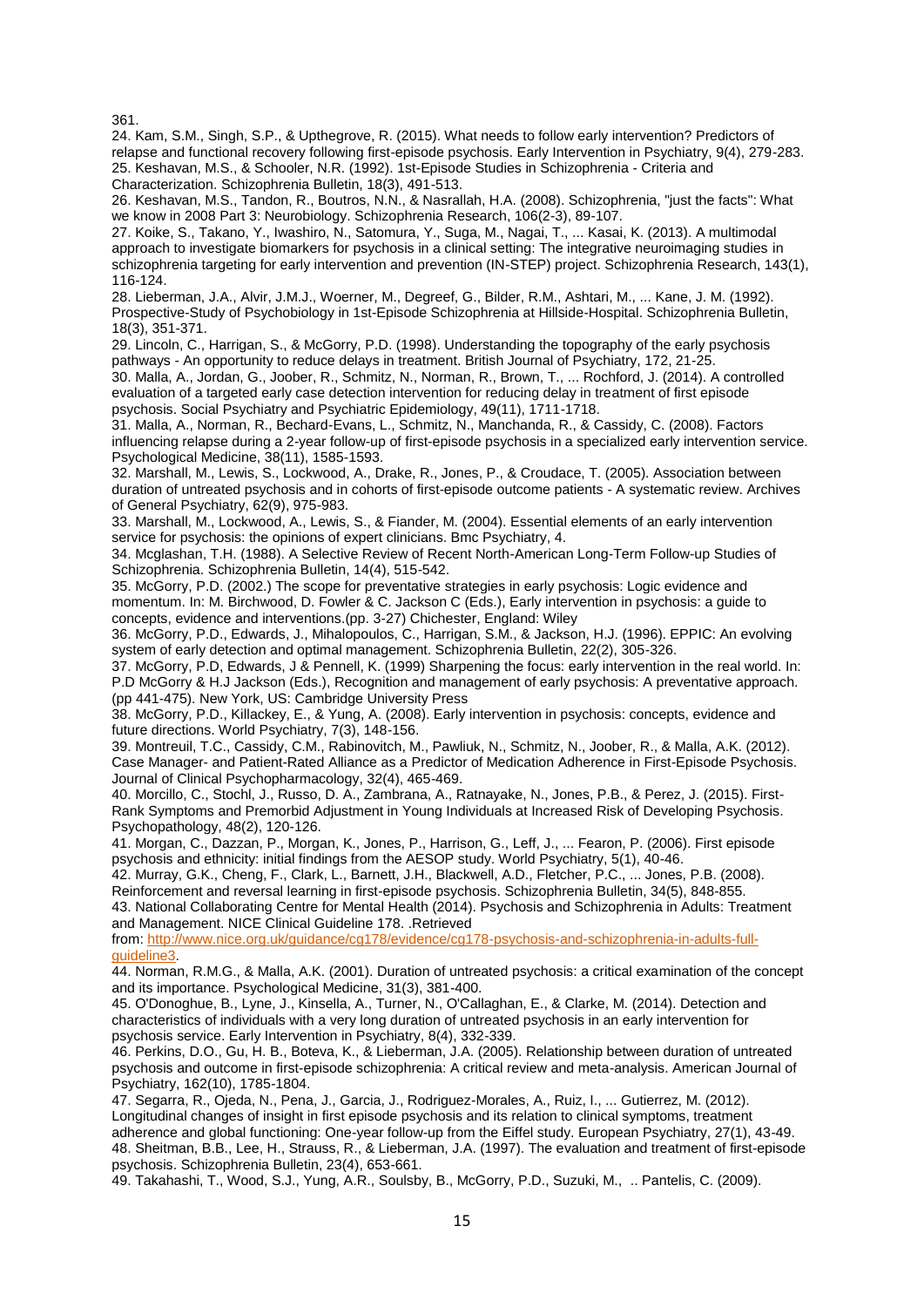Progressive Gray Matter Reduction of the Superior Temporal Gyrus During Transition to Psychosis. Archives of General Psychiatry, 66(4), 366-376.

50. Tandon, R., Nasrallah, H.A., & Keshavan, M.S. (2009). Schizophrenia, "just the facts" 4. Clinical features and conceptualization. Schizophrenia Research, 110(1-3), 1-23.

51. Targum, S. D. (1983). Neuroendocrine Dysfunction in Schizophreniform Disorder - Correlation with 6-Month Clinical Outcome. American Journal of Psychiatry, 140(3), 309-313.

52. Taylor, M., & Perera, U. (2015). NICE CG178 Psychosis and Schizophrenia in Adults: Treatment and Management - an evidence-based guideline? British Journal of Psychiatry, 206(5), 357-359.

53. Thara, R. (2004). Twenty-Year Course of Schizophrenia: The Madras Longitudinal Study. Canadian Journal of Psychiatry-Revue Canadienne De Psychiatrie, 49(8), 564-569.

54. Wang, L., Mamah, D., Harms, M. P., Karnik, M., Price, J.L., Gado, M.H., ... Csernansky, J.G. (2008). Progressive Deformation of Deep Brain Nuclei and Hippocampal-Amygdala Formation in Schizophrenia. Biological Psychiatry, 64(12), 1060-1068.

55. Welsh, P., & Tiffin, P.A. (2014). Assessing adolescent preference in the treatment of first-episode psychosis and psychosis risk. Early Intervention in Psychiatry, 8(3), 281-285.

56. World Health Organization [WHO](1992) The international statistical classification of diseases and related health problems (ICD-10)(10th ed.) – Section V Mental and Behavioral Disorders. Geneva, Switzerland: WHO 57. World Health Organisation [WHO](2002a) Initiative to Reduce the Impact of Schizophrenia (IRIS). Early psychosis declaration an international consensus statement about early intervention and recovery for young people with early psychosis. Retrieved from: [http://www.iris-initiative.org.uk/silo/files/early-psychosis](http://www.iris-initiative.org.uk/silo/files/early-psychosis-declaration.pdf)declaration.pdf

58. World Health Organization [WHO](2002b) The Newcastle Early Psychosis Declaration. Retrieved from: [http://www.rethink.org/newcastledeclaration.](http://www.rethink.org/newcastledeclaration)

59. Wyatt, R.J. (1991). Neuroleptics and the Natural Course of Schizophrenia. Schizophrenia Bulletin, 17(2), 325- 351.

60. Wyatt, R.J. (1995). Early intervention for schizophrenia: can the course of the illness be altered? Biological Psychiatry, 38(1), 1-3.

61. Yung, A.R., McGorry, P. D., McFarlane, C.A., Jackson, H.J., Patton, G.C., & Rakkar, A. (1996). Monitoring and care of young people at incipient risk of psychosis. Schizophrenia Bulletin, 22(2), 283-303.

62. Yung, A.R., Phillips, L.J., Yuen, H.P., & McGorry, P.D. (2004). Risk factors for psychosis in an ultra high-risk group: psychopathology and clinical features. Schizophrenia Research, 67(2-3), 131-142.

63. Zimbron, J., de Azua, S.R., Khandaker, G.M., Gandamaneni, P.K., Crane, C. M., Gonzalez-Pinto, A., ... Perez, J. (2013). Clinical and sociodemographic comparison of people at high-risk for psychosis and with firstepisode psychosis. Acta Psychiatrica Scandinavica, 127(3), 210-216.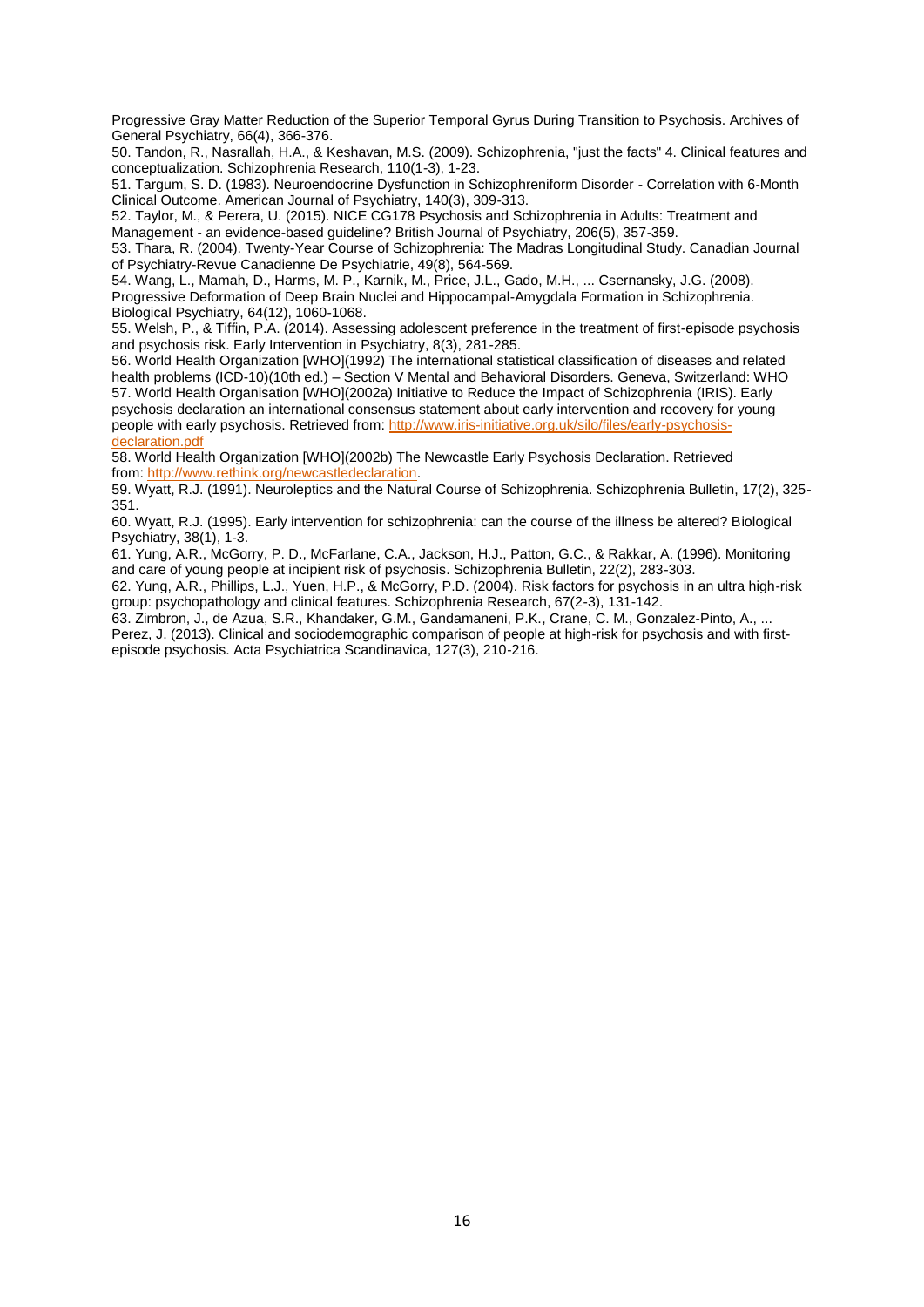### **Standard Setting for the Mock Clinical Assessment of Skills and Competencies CASC Examination: A Review of Potential Options and a Proposed Way Forward**



#### **Course and Assessment Process**

I have been involved in the local mock Clinical Assessment of Skills and Competences (CASC) examination at my local trust. Passing the CASC proper is required for entry into higher specialty psychiatry training, and it is thus a high stakes examination. The mock is designed in the same format as the exam proper; with sixteen Observed Structured Clinical Examination (OSCE) style stations, covering a variety of scenarios assessing psychiatry-based skills (Hussain & Husni, 2010).

The mock CASC is currently assessed using a criterion-referenced standard setting method. De Champlain (2014) defines a criterion-referenced assessment as having 'the standard set as a function of the amount of knowledge of the domain that the candidate needs to demonstrate, irrespective of group performance.' As with the CASC proper, to pass the mock CASC examination, candidates need to pass a minimum of 12 of 16 stations. Checklist scores (covering specific competencies for each station) as well as global ratings are made by the consultant examiner for each station, who uses these to inform pass/fail decisions. At the present time, these decisions are made by virtue of the consultant examiners expertise with the CASC examination, and the mock CASC is not subject to any further statistical standard setting techniques (e.g. Angoff method).

#### **Standard Setting Methods**

With the exception of the **Angoff method**, I have focussed on examinee-centred methods of standard setting (rather than test-centred methods), as these are generally preferred in multi-dimensional performance-based clinical assessments such as the CASC (Boulet, De Champlain, & McKinley, 2003).

In the Angoff Method, each examiner reviews each test item (i.e. each checklist item in the CASC) in turn to estimate the proportion of borderline acceptable candidates that would provide the correct answer for said item (e.g. 0.5 for 50%) (Buckendahl, Smith, Impara, & Plake, 2002). This proportion represents the examiners judgment of the perceived difficulty of each item, and these proportions are totalled to give an overall score for each examiner. An average (mean or median) is calculated from all examiners scores to yield the cut-score for the examination (De Champlain, 2014), though there is a modified Angoff method where examiners meet to discuss (and potentially revise) their decisions beforehand (Smee, 2003). The Angoff method is both user-friendly and has a large evidence base of supporting research (Norcini, 2003). However, reviewing every individual item can be fatiguing and time-consuming for judges, particularly on tests with many items such as the CASC (Ferdous & Plake, 2005).

For the **Borderline Group Method (BGM),** examiners score candidates performances on both a checklist score as well as a globalised rating scale for each element of the examination, where candidates performing at a borderline acceptable level are identified (T. J. Wood, Humphrey-Murto, & Norman, 2006). The scores for these borderline candidates are then plotted, and the (usually median) average score is used as the cut-off score (De Champlain, 2014). A key benefit of the BGM is in its simplicity of application. However, the resultant cut-score can be volatile, particularly when the cohort of candidates categorised as borderline acceptable is small (Livingston & Zieky, 1982).

In the **Borderline Regression Method (BRM)** linear regression modelling is used to calculate the cut-off score through regressing checklist scores against global rating scores. Checklist and global rating scores are treated as dependent and independent variables in a linear regression model, providing an equation which can be plotted graphically, enabling prediction of corresponding checklist score for a particular global rating score. This enables calculation of the checklist score representing borderline performance (and thus the cut-off score) as a function of the global rating scale score (De Champlain, 2014; Hejri et al., 2013). An advantage of the BRM over the BGM is that it incorporates data from all candidates, rather than only those whom are borderline, creating a more stable cut-off value (T. J. Wood et al., 2006).

For the **Contrasting Groups Method (CGM),** a random sample of candidates are chosen to undertake the examination, and one by one, the judges make a collective decision whether individual candidates have performed at a 'pass' or 'fail' level. The scores of the passing and failing candidates are plotted as two separate curves on a graph with examination score on the x-axis and frequency on the y-axis (Norcini, 2003). In situations where false-negative and false-positive scores are of equal importance, the point of intersection between the curves is typically selected as the cut-off score. However, in clinical assessments the cut-off score is set higher, to reduce the likelihood of passing candidates that should not have passed (false-positives), which would be detrimental to patient safety (De Champlain, 2014). A limitation of the CGM is that the constituent curves (and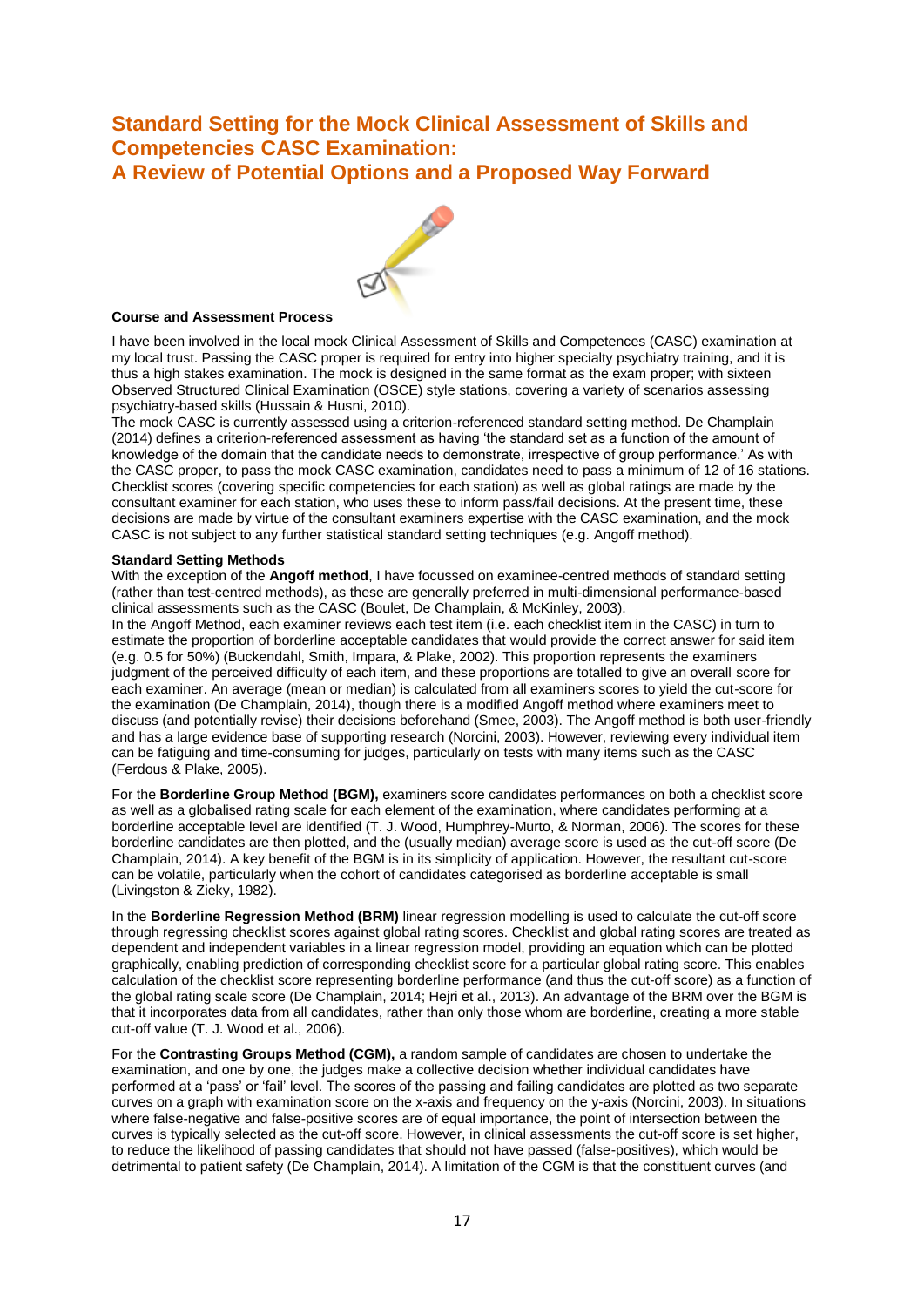thus the curve intersection point) can vary massively, depending on the examiners' judgments of what constitutes a pass/fail performance (Shepard, 1980).

A drawback of the aforementioned criterion-referenced approaches is that they can potentially lead to unacceptably low or high numbers of candidates passing examinations based on the cut-off score arrived at following standard setting (De Champlain, 2014). The **Hofstee method** provides a compromise where values for minimum and maximum acceptable failure rates (Fmin and Fmax) and cut-off score values (Cmin and Cmax) are determined by the examiners prior to the assessment (Cusimano & Rothman, 2003; De Champlain, 2014). A cumulative score distribution curve of the candidates results is then plotted, with points P1 (Cmin, Fmax) and P2 (Cmax, Fmin) also plotted on the graph. A line drawn between these two points should contain all the theoretically acceptable permutations of these values (failure rates and cut-off score combinations). The standard is set at the point where the candidates' cumulative results curve crosses this line (Cusimano & Rothman, 2003). However, occasionally the curve may not cross the line, and in such circumstances, the standard becomes the minimum or maximum failure rate by default (depending on which side of the line the curve crosses adjacent to). For this reason, the Hofstee method is not ideal for high-stakes examinations, and is instead often utilised to supplement another approach (Norcini, 2003).

#### **Method Selection and Justification**

The approach that I would select for the mock CASC examination is the **Borderline Regression Method (BRM).** As the pass mark will be calculated using all of the candidates scores, it has a superior reliability to other methods focussing on borderline candidates alone (i.e. BGM and CGM), crucial in a high-stakes examination. Similarly, in a direct comparison of BRM and Angoff for an OSCE examination Kramer et al (2003) concluded that BRM represented a more reliable and credible measure, as well as being practically feasible for most centres to use. Yousuf et al (2015) found BRM to have superior convergent validity with other methods, relative to BGM and Angoff. Similar studies have yielded findings offering further support to the superiority of BRM in performancebased assessments (Boursicot et al., 2007).

 Although a basic statistical program is required to calculate the regression equation, the BRM is still considerably less labour intensive in its application than many measures (e.g. Angoff) (Hejri et al., 2013) and less preparatory training is required than for the Hofstee method (Cusimano & Rothman, 2003). Additionally, the potential issue of passing excessive false-positive candidates with BRM can also be addressed, by slightly raising the cut-score yielded from the resultant regression equation, typically by one standard error of measurement (Pell & Roberts, 2006).

Another advantage of the BRM is that the global rating given by an individual assessor will not lead to a pass or fail, but rather contributes a singular data point upon regression analysis used to determine the pass mark, which is based on all scores from every assessor for the entire candidate cohort. As such, any variance in marking from one examiner will affect all students equally following regression analysis (Pell & Roberts, 2006).

A drawback of the BRM, as with all standard setting techniques, is that it is ultimately reliant on the examiners' judgment in regard to what they collectively define as a passing performance; indeed, De Champlain (2014) says it is this factor that 'can make or break a standard setting exercise.'

#### **Barriers to Implementation of BRM**

Due to the statistical analysis involved in the BRM, faculty expertise may pose a barrier to implementation initially (Yousuf et al., 2015); however, given the links between Glenfield Hospital and University of Leicester, liaison with the statistics department would hopefully address this, with them providing education on how to execute such calculations on basic spreadsheet programs (McKinley & Norcini, 2014).

Almost any assessment procedure changes will be initially met with resistance by faculty and students (Bloom, 1989), but the high face validity of the BRM will likely lead to its longer-term acceptance (Yousuf et al., 2015). Perhaps most importantly, the BRM is the technique now used to standard set in the actual CASC examination (Royal College of Psychiatrists Examination Unit, 2015), and candidates may favour being subjected to the same technique for the mock CASC as the exam proper.

An additional barrier could be difficulties of bringing a sufficiently-sized group of examiners together with the necessary familiarity and expertise with the CASC assessment to make well-informed judgments on competency (McKinley & Norcini, 2014). Of course, there are financial implications in assembling such a panel, and a balance needs to be struck between sample size and expertise and what is affordable for the faculty; however the risk of a small group is that the cut-score could be unduly affected by the idiosyncrasies of a single examiner (De Champlain, 2014).

#### **References**

Bloom, S. W. (1989). The medical school as a social organization: The sources of resistance to change†. Medical Education, 23(3), 228-241.

Boulet, J. R., De Champlain, A. F., & McKinley, D. W. (2003). Setting defensible performance standards on OSCEs and standardized patient examinations. Medical Teacher, 25(3), 245-249.

Boursicot, K. A., Roberts, T. E., & Pell, G. (2007). Using borderline methods to compare passing standards for OSCEs at graduation across three medical schools. Medical Education, 41(11), 1024-1031.

Buckendahl, C. W., Smith, R. W., Impara, J. C., & Plake, B. S. (2002). A comparison of Angoff and bookmark standard setting methods. Journal of Educational Measurement, 39(3), 253-263.

Cusimano, M. D., & Rothman, A. I. (2003). The effect of incorporating normative data into a criterion-referenced